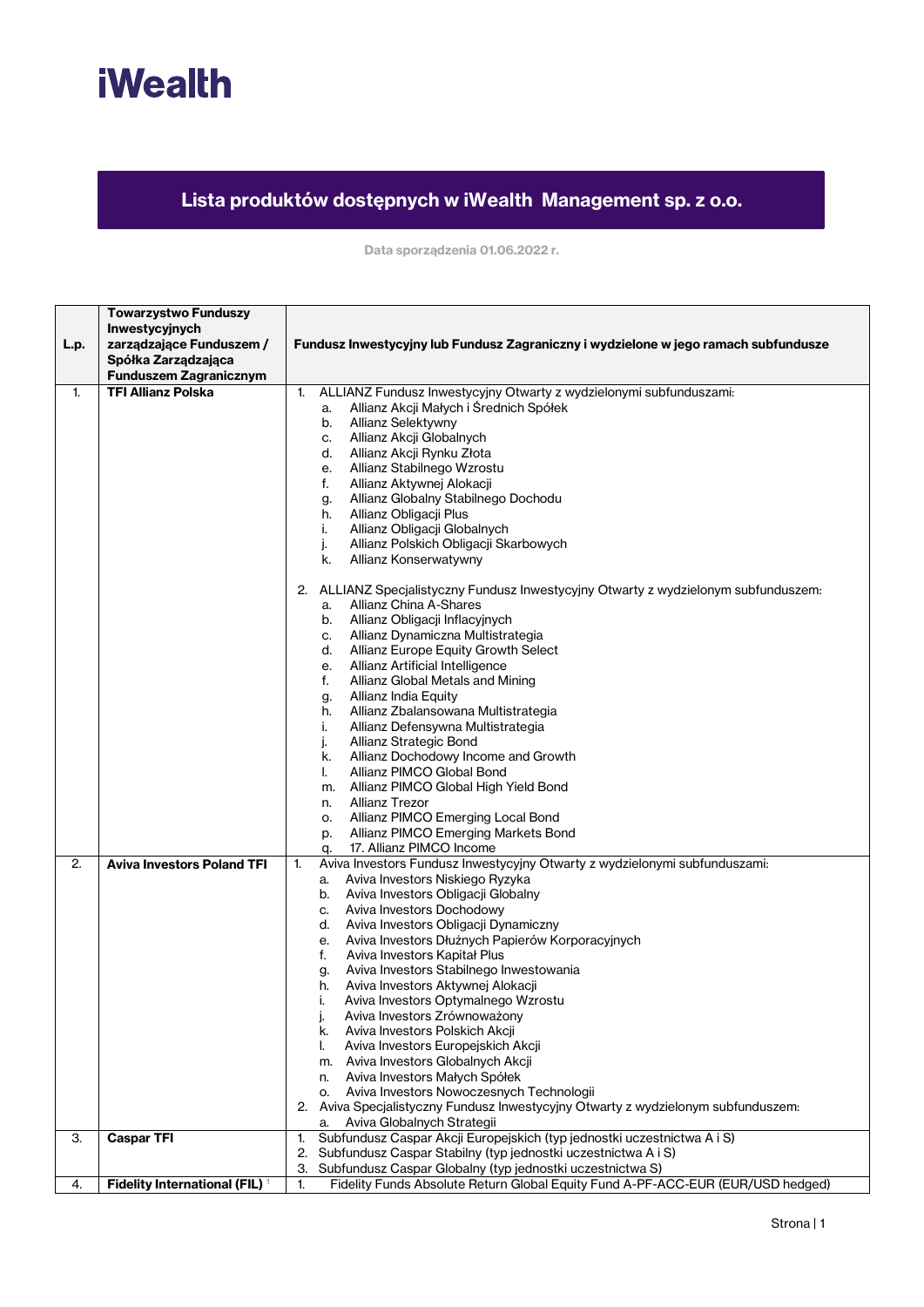## **iWealth**

|  | 2.  | Fidelity Funds Absolute Return Global Equity Fund A-PF-ACC-USD                     |
|--|-----|------------------------------------------------------------------------------------|
|  | 3.  | Fidelity Funds Absolute Return Global Fixed Income Fund A-ACC-EUR (EUR/USD hedged) |
|  | 4.  | Fidelity Funds Absolute Return Global Fixed Income Fund A-ACC-USD                  |
|  | 5.  | Fidelity Funds America Fund A-ACC-EUR                                              |
|  |     |                                                                                    |
|  | 6.  | Fidelity Funds America Fund A-ACC-EUR (hedged)                                     |
|  | 7.  | Fidelity Funds America Fund A-ACC-PLN (hedged)                                     |
|  | 8.  | Fidelity Funds America Fund A-ACC-USD                                              |
|  | 9.  | Fidelity Funds American Growth Fund A-ACC-EUR (hedged)                             |
|  | 10. | Fidelity Funds American Growth Fund A-ACC-USD                                      |
|  | 11. | Fidelity Funds ASEAN Fund A-ACC-USD                                                |
|  | 12. |                                                                                    |
|  |     | Fidelity Funds Asia Pacific Dividend Fund A-MINC(G)-USD                            |
|  | 13. | Fidelity Funds Asia Pacific Multi Asset Growth & Income Fund A-ACC-USD             |
|  | 14. | Fidelity Funds Asia Pacific Multi Asset Growth & Income Fund A-MCDIST(G)-USD       |
|  | 15. | Fidelity Funds Asia Pacific Multi Asset Growth & Income Fund A-MINC(G)-USD         |
|  | 16. | Fidelity Funds Asia Pacific Opportunities Fund A-ACC-EUR                           |
|  | 17. | Fidelity Funds Asia Pacific Opportunities Fund A-ACC-USD                           |
|  | 18. | Fidelity Funds Asia Pacific Strategic Income Fund A-ACC-USD                        |
|  | 19. | Fidelity Funds Asian Bond Fund A-ACC-PLN (hedged)                                  |
|  |     |                                                                                    |
|  | 20. | Fidelity Funds Asian Bond Fund A-ACC-USD                                           |
|  | 21. | Fidelity Funds Asian High Yield Fund A-ACC-EUR                                     |
|  | 22. | Fidelity Funds Asian High Yield Fund A-ACC-USD                                     |
|  | 23. | Fidelity Funds Asian High Yield Fund A-MINC(G)-USD                                 |
|  | 24. | Fidelity Funds Asian Smaller Companies Fund A-ACC-EUR                              |
|  | 25. | Fidelity Funds Asian Smaller Companies Fund A-ACC-USD                              |
|  | 26. | Fidelity Funds Asian Special Situations Fund A-ACC-EUR                             |
|  | 27. | Fidelity Funds Asian Special Situations Fund A-ACC-USD                             |
|  |     |                                                                                    |
|  | 28. | Fidelity Funds China Consumer Fund A-ACC-EUR                                       |
|  | 29. | Fidelity Funds China Consumer Fund A-ACC-USD                                       |
|  | 30. | Fidelity Funds China Focus Fund A-ACC-EUR                                          |
|  | 31. | Fidelity Funds China High Yield Fund A-ACC-EUR (EUR/USD hedged)                    |
|  | 32. | Fidelity Funds China High Yield Fund A-ACC-USD                                     |
|  | 33. | Fidelity Funds China High Yield Fund A-MINC(G)-USD (hedged)                        |
|  | 34. | Fidelity Funds China Innovation Fund A-ACC-EUR                                     |
|  | 35. | Fidelity Funds China RMB Bond Fund A-ACC-EUR                                       |
|  | 36. | Fidelity Funds China RMB Bond Fund A-ACC-USD                                       |
|  | 37. | Fidelity Funds Emerging Asia Fund A-ACC-EUR                                        |
|  | 38. | Fidelity Funds Emerging Asia Fund A-ACC-PLN (hedged)                               |
|  |     |                                                                                    |
|  | 39. | Fidelity Funds Emerging Asia Fund A-ACC-USD                                        |
|  | 40. | Fidelity Funds Emerging Europe, Middle East and Africa Fund A-ACC-EUR              |
|  | 41. | Fidelity Funds Emerging Europe, Middle East and Africa Fund A-ACC-PLN (hedged)     |
|  | 42. | Fidelity Funds Emerging Europe, Middle East and Africa Fund A-ACC-USD              |
|  | 43. | Fidelity Funds Emerging Market Corporate Debt Fund A-ACC-EUR (hedged)              |
|  | 44. | Fidelity Funds Emerging Market Corporate Debt Fund A-ACC-USD                       |
|  | 45. | Fidelity Funds Emerging Market Corporate Debt Fund A-MDIST-EUR (hedged)            |
|  | 46. | Fidelity Funds Emerging Market Corporate Debt Fund A-MINC(G)-USD                   |
|  |     | Fidelity Funds Emerging Market Debt Fund A-ACC-EUR                                 |
|  | 47. |                                                                                    |
|  | 48. | Fidelity Funds Emerging Market Debt Fund A-ACC-EUR (hedged)                        |
|  | 49. | Fidelity Funds Emerging Market Debt Fund A-ACC-USD                                 |
|  | 50. | Fidelity Funds Emerging Market Debt Fund A-HMDIST(G)-PLN (hedged)                  |
|  | 51. | Fidelity Funds Emerging Market Debt Fund A-MDIST-EUR                               |
|  | 52. | Fidelity Funds Emerging Market Debt Fund A-MINC(G)-USD                             |
|  | 53. | Fidelity Funds Emerging Market Local Currency Debt Fund A-ACC-USD                  |
|  | 54. | Fidelity Funds Emerging Market Total Return Debt Fund A-ACC-USD                    |
|  | 55. | Fidelity Funds Emerging Markets Focus Fund A-ACC-USD                               |
|  | 56. |                                                                                    |
|  |     | Fidelity Funds Emerging Markets Fund A-ACC-EUR                                     |
|  | 57. | Fidelity Funds Emerging Markets Fund A-ACC-USD                                     |
|  | 58. | Fidelity Funds Euro Bond Fund A-ACC-EUR                                            |
|  | 59. | Fidelity Funds Euro Cash Fund A-ACC-EUR                                            |
|  | 60. | Fidelity Funds Euro Corporate Bond Fund A-ACC-EUR                                  |
|  | 61. | Fidelity Funds Euro Short Term Bond Fund A-ACC-EUR                                 |
|  | 62. | Fidelity Funds Euro Stoxx50™ Fund A-ACC-EUR                                        |
|  | 63. | Fidelity Funds European Dividend Fund A-ACC-EUR                                    |
|  | 64. | Fidelity Funds European Dividend Fund A-MINC(G)-EUR                                |
|  | 65. | Fidelity Funds European Dynamic Growth Fund A-ACC-EUR                              |
|  | 66. | Fidelity Funds European Dynamic Growth Fund A-ACC-PLN (hedged)                     |
|  | 67. | Fidelity Funds European Growth Fund A-ACC-EUR                                      |
|  | 68. | Fidelity Funds European Growth Fund A-ACC-USD (hedged)                             |
|  |     |                                                                                    |
|  | 69. | Fidelity Funds European High Yield Fund A-ACC-EUR                                  |
|  | 70. | Fidelity Funds European High Yield Fund A-ACC-PLN (hedged)                         |
|  | 71. | Fidelity Funds European High Yield Fund A-ACC-USD (hedged)                         |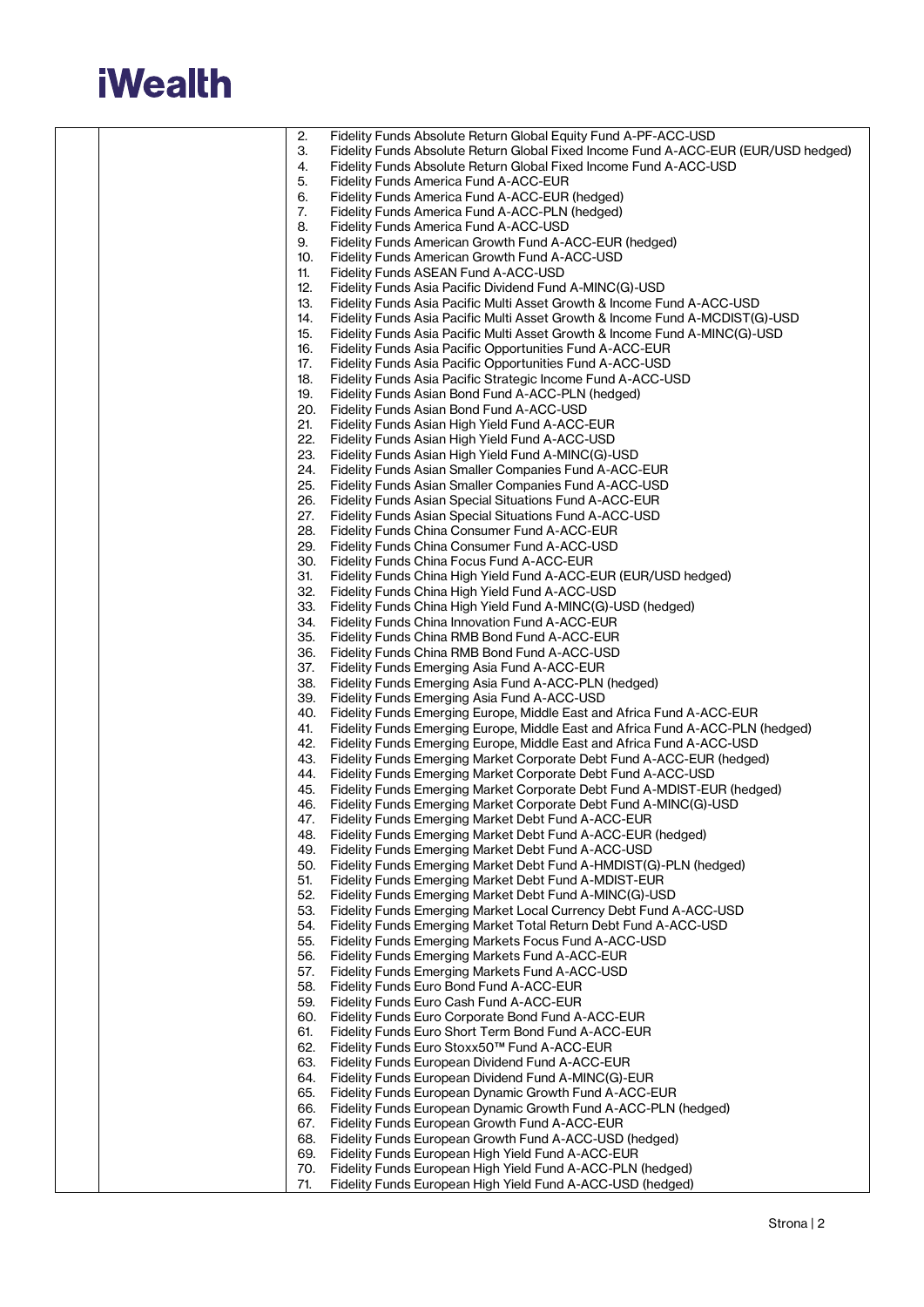

|  | 72.        | Fidelity Funds European High Yield Fund A-MINC(G)-USD (hedged)                                                                                                  |
|--|------------|-----------------------------------------------------------------------------------------------------------------------------------------------------------------|
|  | 73.        | Fidelity Funds European High Yield Fund A-MINC-EUR                                                                                                              |
|  | 74.        | Fidelity Funds European Larger Companies Fund A-ACC-EUR                                                                                                         |
|  | 75.        | Fidelity Funds European Smaller Companies Fund A-ACC-EUR                                                                                                        |
|  | 76.<br>77. | Fidelity Funds FIRST All Country World Fund A-ACC-EUR<br>Fidelity Funds Flexible Bond Fund A-ACC-EUR (EUR/GBP hedged)                                           |
|  | 78.        | Fidelity Funds France Fund A-ACC-EUR                                                                                                                            |
|  | 79.        | Fidelity Funds Germany Fund A-ACC-EUR                                                                                                                           |
|  |            | 80. Fidelity Funds Global Bond Fund A-ACC-USD                                                                                                                   |
|  | 81.        | Fidelity Funds Global Bond Fund Fund A-ACC-EUR (hedged)                                                                                                         |
|  | 82.        | Fidelity Funds Global Corporate Bond Fund A-ACC-EUR                                                                                                             |
|  | 83.        | Fidelity Funds Global Corporate Bond Fund A-ACC-EUR (hedged)                                                                                                    |
|  | 84.        | Fidelity Funds Global Demographics Fund A-ACC-EUR (hedged)                                                                                                      |
|  | 85.        | Fidelity Funds Global Demographics Fund A-ACC-PLN (PLN/USD hedged)                                                                                              |
|  | 86.        | Fidelity Funds Global Demographics Fund A-ACC-USD                                                                                                               |
|  | 87.        | Fidelity Funds Global Dividend Fund A-ACC-EUR (hedged)                                                                                                          |
|  | 88.<br>89. | Fidelity Funds Global Dividend Fund A-ACC-USD<br>Fidelity Funds Global Dividend Fund A-HMDIST(G)-PLN (hedged)                                                   |
|  | 90.        | Fidelity Funds Global Dividend Fund A-MINC(G)-EUR                                                                                                               |
|  | 91.        | Fidelity Funds Global Dividend Fund A-MINC(G)-USD                                                                                                               |
|  | 92.        | Fidelity Funds Global Dividend Fund A-MINC(G)-USD (hedged)                                                                                                      |
|  | 93.        | Fidelity Funds Global Dividend Plus A-ACC-EUR                                                                                                                   |
|  |            | 94. Fidelity Funds Global Financial Services Fund A-ACC-EUR                                                                                                     |
|  | 95.        | Fidelity Funds Global Financial Services Fund A-ACC-USD (hedged)                                                                                                |
|  | 96.        | Fidelity Funds Global Focus Fund A-ACC-EUR (hedged)                                                                                                             |
|  | 97.        | Fidelity Funds Global Focus Fund A-ACC-USD                                                                                                                      |
|  |            | 98. Fidelity Funds Global Health Care Fund A-ACC-EUR                                                                                                            |
|  |            | 99. Fidelity Funds Global Health Care Fund A-ACC-USD<br>100. Fidelity Funds Global High Yield Fund A-ACC-USD                                                    |
|  |            | 101. Fidelity Funds Global High Yield Fund A-MINC-EUR (hedged)                                                                                                  |
|  |            | 102. Fidelity Funds Global Income Fund A-ACC-EUR (hedged)                                                                                                       |
|  |            | 103. Fidelity Funds Global Income Fund A-ACC-USD                                                                                                                |
|  |            | 104. Fidelity Funds Global Industrials Fund A-DIST-EUR                                                                                                          |
|  |            | 105. Fidelity Funds Global Inflation-Linked Bond Fund A-ACC-EUR (hedged)                                                                                        |
|  |            | 106. Fidelity Funds Global Inflation-Linked Bond Fund A-ACC-USD                                                                                                 |
|  |            | 107. Fidelity Funds Global Inflation-Linked Bond Fund A-ACC-PLN (hedged)<br>108. Fidelity Funds Global Low Volatility Equity Fund A-ACC-USD                     |
|  |            | 109. Fidelity Funds Global Low Volatility Equity Fund A-MINC(G)-USD                                                                                             |
|  |            | 110. Fidelity Funds Global Multi Asset Defensive Fund A-ACC-EUR                                                                                                 |
|  | 111.       | Fidelity Funds Global Multi Asset Defensive Fund A-ACC-EUR (EUR/USD hedged)                                                                                     |
|  |            | 112. Fidelity Funds Global Multi Asset Dynamic Fund A-ACC-EUR                                                                                                   |
|  |            | 113. Fidelity Funds Global Multi Asset Dynamic Fund A-ACC-EUR (EUR/USD hedged)                                                                                  |
|  |            | 114. Fidelity Funds Global Multi Asset Dynamic Fund A-ACC-USD                                                                                                   |
|  |            | 115. Fidelity Funds Global Multi Asset Growth & Income Fund A-ACC-EUR<br>116. Fidelity Funds Global Multi Asset Growth & Income Fund A-ACC-EUR (EUR/USD hedged) |
|  | 117.       | Fidelity Funds Global Multi Asset Income Fund A-ACC-EUR (hedged)                                                                                                |
|  |            | 118. Fidelity Funds Global Multi Asset Income Fund A-ACC-PLN (PLN/USD hedged)                                                                                   |
|  |            | 119. Fidelity Funds Global Multi Asset Income Fund A-ACC-USD                                                                                                    |
|  |            | 120. Fidelity Funds Global Multi Asset Income Fund A-HMDIST(G)-PLN (PLN/USD hedged)                                                                             |
|  |            | 121. Fidelity Funds Global Multi Asset Income Fund A-MDIST-EUR                                                                                                  |
|  |            | 122. Fidelity Funds Global Multi Asset Income Fund A-MINC(G)-USD                                                                                                |
|  |            | 123. Fidelity Funds Global Multi Asset Income Fund A-QINC(G)-EUR (hedged)<br>124. Fidelity Funds Global Property Fund A-ACC-EUR                                 |
|  |            | 125. Fidelity Funds Global Property Fund A-ACC-USD                                                                                                              |
|  |            | 126. Fidelity Funds Global Technology Fund A-ACC-EUR                                                                                                            |
|  |            | 127. Fidelity Funds Global Technology Fund A-ACC-USD                                                                                                            |
|  |            | 128. Fidelity Funds Global Technology Fund A-ACC-USD (hedged)                                                                                                   |
|  |            | 129. Fidelity Funds Greater China Multi Asset Growth & Income Fund A-ACC-USD                                                                                    |
|  |            | 130. Fidelity Funds Greater China Multi Asset Growth & Income Fund A-MINC(G)-USD                                                                                |
|  |            | 131. Fidelity Funds Iberia Fund A-ACC-EUR                                                                                                                       |
|  |            | 132. Fidelity Funds India Focus Fund A-ACC-USD<br>133. Fidelity Funds Italy Fund A-ACC-EUR                                                                      |
|  |            | 134. Fidelity Funds Japan Advantage Fund A-ACC-EUR                                                                                                              |
|  |            | 135. Fidelity Funds Japan Advantage Fund A-ACC-USD (hedged)                                                                                                     |
|  |            | 136. Fidelity Funds Japan Smaller Companies Fund A-ACC-EUR                                                                                                      |
|  |            | 137. Fidelity Funds Japan Smaller Companies Fund A-ACC-USD (hedged)                                                                                             |
|  |            | 138. Fidelity Funds Latin America Fund A-ACC-EUR                                                                                                                |
|  |            | 139. Fidelity Funds Latin America Fund A-ACC-USD                                                                                                                |
|  |            | 140. Fidelity Funds Multi Asset Income Fund A-ACC-EUR (EUR/USD hedged)<br>141. Fidelity Funds Nordic Fund A-ACC-EUR                                             |
|  |            |                                                                                                                                                                 |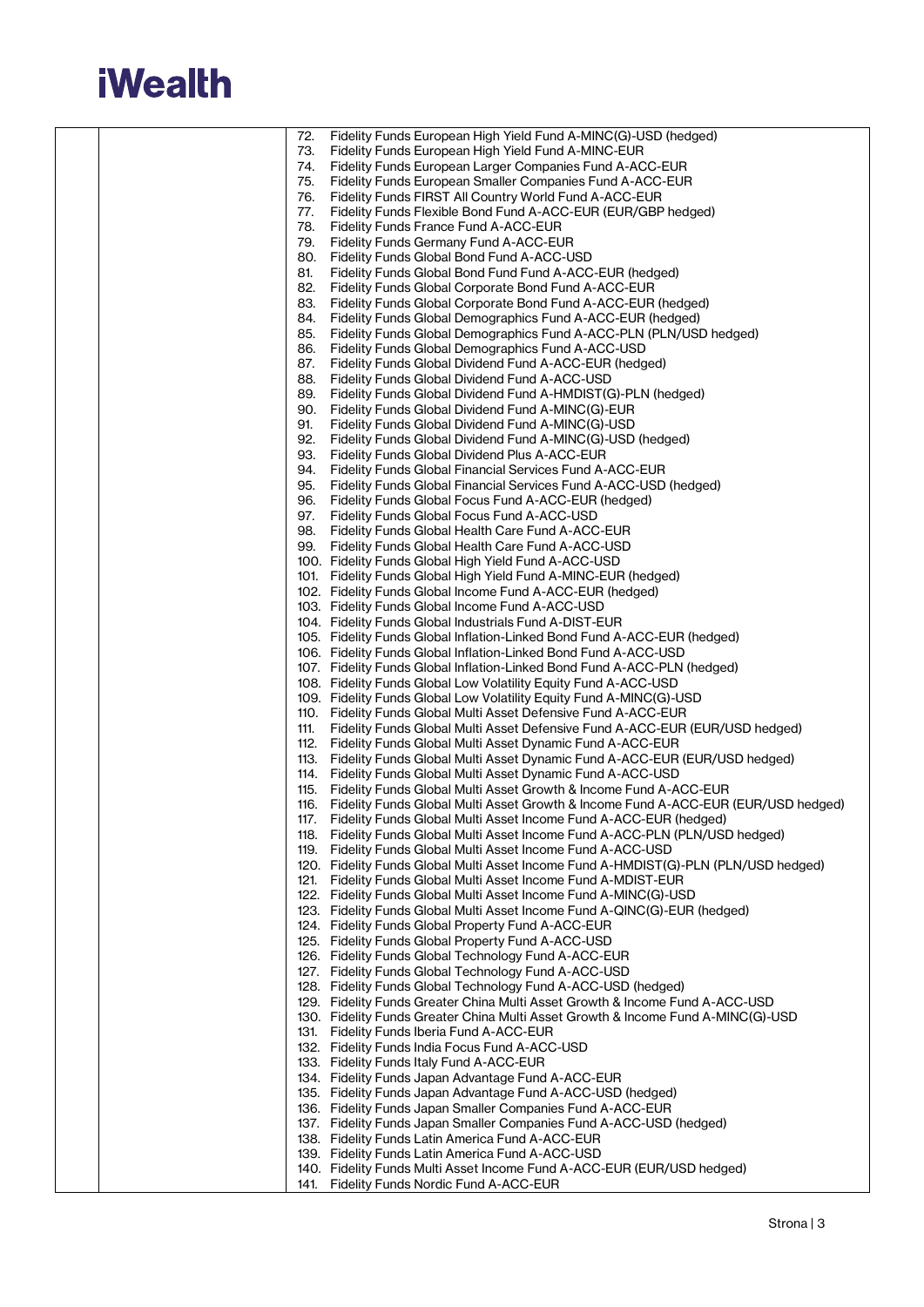## **iWealth**

|    |                           |            | 142. Fidelity Funds Nordic Fund A-ACC-USD (hedged)                                                                                                             |
|----|---------------------------|------------|----------------------------------------------------------------------------------------------------------------------------------------------------------------|
|    |                           |            | 143. Fidelity Funds Pacific Fund A-ACC-EUR                                                                                                                     |
|    |                           |            | 144. Fidelity Funds SMART Global Defensive Fund A-ACC-EUR                                                                                                      |
|    |                           |            | 145. Fidelity Funds SMART Global Defensive Fund A-ACC-EUR (EUR/USD hedged)                                                                                     |
|    |                           |            | 146. Fidelity Funds SMART Global Defensive Fund A-ACC-USD                                                                                                      |
|    |                           |            | 147. Fidelity Funds Sustainable Asia Equity Fund A-ACC-EUR                                                                                                     |
|    |                           |            | 148. Fidelity Funds Sustainable Asia Equity Fund A-ACC-USD                                                                                                     |
|    |                           |            | 149. Fidelity Funds Sustainable Consumer Brands A-ACC-EUR                                                                                                      |
|    |                           |            | 150. Fidelity Funds Sustainable Consumer Brands A-ACC-USD                                                                                                      |
|    |                           |            | 151. Fidelity Funds Sustainable Europe Equity Fund A-ACC-EUR                                                                                                   |
|    |                           |            | 152. Fidelity Funds Sustainable Eurozone Equity Fund A-ACC-EUR                                                                                                 |
|    |                           |            | 153. Fidelity Funds Sustainable Eurozone Equity Fund A-ACC-EUR                                                                                                 |
|    |                           |            | 154. Fidelity Funds Sustainable Future Connectivity Fund A-ACC-EUR                                                                                             |
|    |                           |            | 155. Fidelity Funds Sustainable Future Connectivity Fund A-ACC-PLN (PLN/USD hedged)                                                                            |
|    |                           |            | 156. Fidelity Funds Sustainable Future Connectivity Fund A-ACC-USD                                                                                             |
|    |                           |            | 157. Fidelity Funds Sustainable Global Equity Fund A-ACC-EUR                                                                                                   |
|    |                           |            | 158. Fidelity Funds Sustainable Reduced Carbon Bond Fund A-ACC-EUR (hedged)                                                                                    |
|    |                           |            | 159. Fidelity Funds Sustainable Reduced Carbon Bond Fund A-ACC-USD                                                                                             |
|    |                           |            | 160. Fidelity Funds Sustainable Strategic Bond Fund A-ACC-EUR (hedged)                                                                                         |
|    |                           |            | 161. Fidelity Funds Sustainable Strategic Bond Fund A-ACC-PLN (hedged)                                                                                         |
|    |                           |            | 162. Fidelity Funds Sustainable Strategic Bond Fund A-ACC-USD                                                                                                  |
|    |                           |            | 163. Fidelity Funds Sustainable US Equity Fund A-ACC-EUR                                                                                                       |
|    |                           |            | 164. Fidelity Funds Sustainable Water & Waste Fund A-ACC-EUR                                                                                                   |
|    |                           |            | 165. Fidelity Funds Sustainable Water & Waste Fund A-ACC-EUR (EUR/USD hedged)<br>166. Fidelity Funds Sustainable Water & Waste Fund A-ACC-PLN (PLN/USD hedged) |
|    |                           |            | 167. Fidelity Funds Sustainable Water & Waste Fund A-ACC-USD                                                                                                   |
|    |                           |            | 168. Fidelity Funds US Dollar Bond Fund A-ACC-PLN (hedged)                                                                                                     |
|    |                           |            | 169. Fidelity Funds US Dollar Bond Fund A-ACC-USD                                                                                                              |
|    |                           |            | 170. Fidelity Funds US Dollar Bond Fund A-MDIST-USD                                                                                                            |
|    |                           |            | 171. Fidelity Funds US Dollar Cash Fund A-ACC-USD                                                                                                              |
|    |                           |            | 172. Fidelity Funds US High Yield Fund A-ACC-EUR                                                                                                               |
|    |                           |            | 173. Fidelity Funds US High Yield Fund A-ACC-USD                                                                                                               |
|    |                           |            | 174. Fidelity Funds US High Yield Fund A-MINC-USD                                                                                                              |
|    |                           |            | 175. Fidelity Funds World Fund A-ACC-USD                                                                                                                       |
| 5. | <b>Franklin Templeton</b> | 1.         | TEMPLETON CHINA FUND A (ACC) USD                                                                                                                               |
|    |                           | 2.         | TEMPLETON LATIN AMERICA FUND N (ACC) USD                                                                                                                       |
|    |                           | 3.         | TEMPLETON EASTERN EUROPE FUND A (ACC) EUR                                                                                                                      |
|    |                           | 4.         | FRANKLIN EUROPEAN CORPORATE BOND FUND A (ACC) EUR                                                                                                              |
|    |                           | 5.         | FRANKLIN EURO GOVERMENT BOND FUND A (YDIS) EUR                                                                                                                 |
|    |                           | 6.         | TEMPLETON EUROLAND FUND A (ACC) EUR                                                                                                                            |
|    |                           | 7.         | FRANKLIN INCOME FUND A(MDIS) USD                                                                                                                               |
|    |                           | 8.         | TEMPLETON EMERGING MARKETS FUND N (ACC) USD                                                                                                                    |
|    |                           | 9.         | TEMPLETON GLOBAL FUND N (ACC) USD                                                                                                                              |
|    |                           | 10.<br>11. | TEMPLETON GLOBAL SMALLER COMPANIES FUND N (ACC) USD                                                                                                            |
|    |                           | 12.        | FRANKLIN HIGH YIELD FUND N (ACC) USD<br>FRANKLIN BIOTECHNOLOGY DISCOVERY FUND A (ACC) USD                                                                      |
|    |                           | 13.        | FRANKLIN TECHNOLOGY FUND A (ACC) USD                                                                                                                           |
|    |                           |            | 14. FRANKLIN U.S. OPPORTUNITIES FUND A (ACC) USD                                                                                                               |
|    |                           | 15.        | TEMPLETON GROWTH (EURO) FUND A (ACC) EUR                                                                                                                       |
|    |                           | 16.        | TEMPLETON GROWTH (EURO) FUND N (ACC) EUR                                                                                                                       |
|    |                           | 17.        | FRANKLIN EURO HIGH YIELD FUND N (ACC) EUR                                                                                                                      |
|    |                           | 18.        | FRANKLIN BIOTECHNOLOGY DISCOVERY FUND N (ACC) USD                                                                                                              |
|    |                           | 19.        | FRANKLIN TECHNOLOGY FUND N (ACC) USD                                                                                                                           |
|    |                           |            | 20. TEMPLETON GLOBAL BOND FUND N (ACC) USD                                                                                                                     |
|    |                           | 21.        | TEMPLETON EASTERN EUROPE FUND N (ACC) EUR                                                                                                                      |
|    |                           | 22.        | TEMPLETON EUROPEAN OPPORTUNITES FUND N (ACC) EUR                                                                                                               |
|    |                           | 23.        | TEMPLETON EUROPEAN OPPORTUNITES FUND A (ACC) EUR                                                                                                               |
|    |                           |            | 24. TEMPLETON EMERGING MARKETS BOND FUND N (ACC) USD                                                                                                           |
|    |                           |            | 25. TEMPLETON EUROLAND FUND N (ACC) EUR                                                                                                                        |
|    |                           |            | 26. FRANKLIN U.S. GOVERNMENT FUND N (ACC) USD                                                                                                                  |
|    |                           | 27.        | TEMPLETON LATIN AMERICA FUND A (ACC) USD                                                                                                                       |
|    |                           |            | 28. TEMPLETON GLOBAL SMALLER COMPANIES FUND A (ACC) USD                                                                                                        |
|    |                           |            | 29. TEMPLETON GLOBAL CLIMATE CHANGE FUND A (ACC) EUR                                                                                                           |
|    |                           |            | 30. TEMPLETON GLOBAL FUND A (ACC) USD<br>TEMPLETON GLOBAL BALANCED FUND A (ACC) USD                                                                            |
|    |                           | 31.        | 32. TEMPLETON ASIAN GROWTH FUND A (ACC) USD                                                                                                                    |
|    |                           |            | 33. FRANKLIN U.S. DOLLAR SHORT-TERM MONEY MARKET FUND A (ACC) USD                                                                                              |
|    |                           |            |                                                                                                                                                                |
|    |                           |            |                                                                                                                                                                |
|    |                           |            | 34. FRANKLIN EURO HIGH YIELD FUND A (ACC) EUR<br>35. FRANKLIN HIGH YIELD FUND A (ACC) USD                                                                      |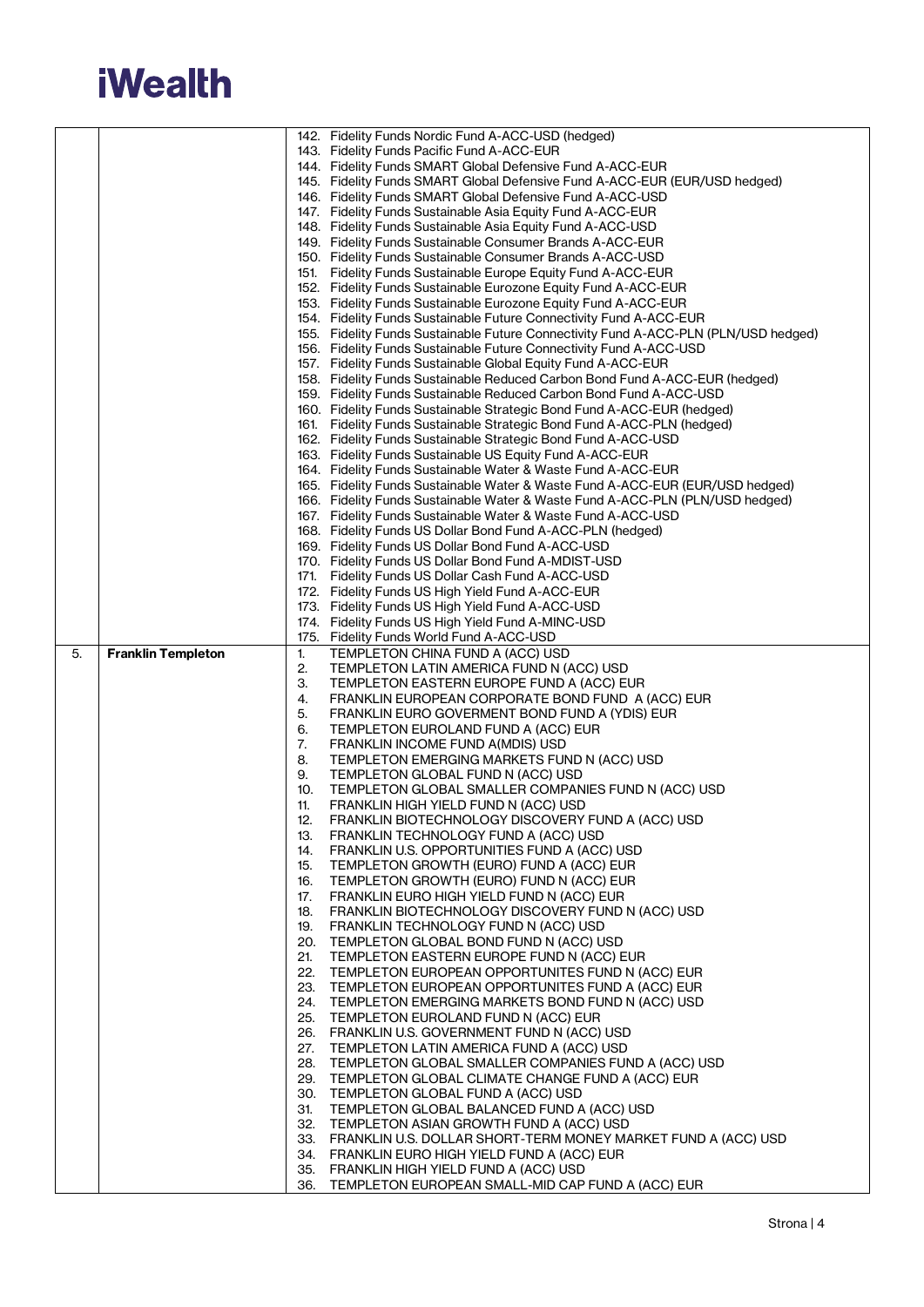

|  |     | 37. FRANKLIN MUTUAL EUROPEAN FUND N (ACC) EUR                                                                              |
|--|-----|----------------------------------------------------------------------------------------------------------------------------|
|  |     | 38. TEMPLETON GLOBAL BALANCED FUND N (ACC) EUR                                                                             |
|  |     | 39. FRANKLIN MUTUAL EUROPEAN FUND A (ACC) EUR                                                                              |
|  |     | 40. TEMPLETON ASIAN GROWTH FUND N (ACC) USD                                                                                |
|  | 41. | TEMPLETON GLOBAL BOND FUND A (ACC) EUR                                                                                     |
|  |     | 42. FRANKLIN JAPAN FUND N (ACC) EUR<br>43. TEMPLETON GLOBAL BOND (EURO) FUND N (ACC) EUR                                   |
|  |     | 44. FRANKLIN EUROPEAN TOTAL RETURN FUND A (ACC) EUR                                                                        |
|  |     | 45. FRANKLIN EUROPEAN TOTAL RETURN FUND N (ACC) EUR                                                                        |
|  |     | 46. TEMPLETON GLOBAL TOTAL RETURN FUND A (ACC) USD                                                                         |
|  |     | 47. TEMPLETON GLOBAL TOTAL RETURN FUND A(MDIS) USD                                                                         |
|  |     | 48. TEMPLETON GLOBAL TOTAL RETURN FUND N (ACC) USD                                                                         |
|  |     | 49. TEMPLETON GLOBAL BOND (EURO) FUND A (ACC) EUR                                                                          |
|  |     | 50. TEMPLETON EMERGING MARKETS FUND N (ACC) EUR                                                                            |
|  |     | 51. FRANKLIN U.S. OPPORTUNITIES FUND N (ACC) USD                                                                           |
|  |     | 52. TEMPLETON EUROPEAN SMALL-MID CAP FUND N (ACC) EUR                                                                      |
|  |     | 53. TEMPLETON CHINA FUND N (ACC) USD<br>54. TEMPLETON GLOBAL BALANCED FUND A (ACC) EUR                                     |
|  |     | 55. FRANKLIN JAPAN FUND A (ACC) EUR                                                                                        |
|  |     | 56. FRANKLIN JAPAN FUND A (ACC) USD                                                                                        |
|  |     | 57. FRANKLIN INDIA FUND A (ACC) USD                                                                                        |
|  |     | 58. TEMPLETON BRIC FUND N (ACC) EUR                                                                                        |
|  |     | 59. FRANKLIN INDIA FUND N (ACC) USD                                                                                        |
|  |     | 60. FRANKLIN INDIA FUND A (ACC) EUR                                                                                        |
|  |     | 61. FRANKLIN INDIA FUND N (ACC) EUR                                                                                        |
|  |     | 62. TEMPLETON ASIAN BOND FUND A (ACC) USD                                                                                  |
|  |     | 63. TEMPLETON ASIAN BOND FUND N (ACC) USD                                                                                  |
|  |     | 64. TEMPLETON ASIAN GROWTH FUND A (ACC) EUR<br>65. TEMPLETON BRIC FUND A (ACC) USD                                         |
|  |     | 66. TEMPLETON BRIC FUND A (ACC) EUR                                                                                        |
|  |     | 67. FRANKLIN MUTUAL GLOBAL DISCOVERY FUND A (ACC) USD                                                                      |
|  |     | 68. FRANKLIN MUTUAL GLOBAL DISCOVERY FUND A (ACC) EUR                                                                      |
|  |     | 69. FRANKLIN MUTUAL GLOBAL DISCOVERY FUND N (ACC) USD                                                                      |
|  |     | 70. FRANKLIN MUTUAL GLOBAL DISCOVERY FUND N (ACC) EUR                                                                      |
|  | 71. | TEMPLETON BRIC FUND N (ACC) USD                                                                                            |
|  |     | 72. FRANKLIN GLOBAL REAL ESTATE FUND A (ACC) USD<br>73. FRANKLIN GLOBAL REAL ESTATE FUND N (ACC) USD                       |
|  |     | 74. TEMPLETON GLOBAL BOND FUND A (ACC) USD                                                                                 |
|  |     | 75. FRANKLIN U.S. OPPORTUNITIES FUND A (ACC) EUR                                                                           |
|  |     | 76. FRANKLIN U.S. OPPORTUNITIES FUND N (ACC) EUR                                                                           |
|  |     | 77. TEMPLETON ASIAN GROWTH FUND N (ACC) EUR                                                                                |
|  |     | 78. TEMPLETON GLOBAL BOND FUND N (ACC) EUR                                                                                 |
|  |     | 79. TEMPLETON GLOBAL BOND FUND A (ACC) EUR-H1                                                                              |
|  |     | 80. TEMPLETON GLOBAL BOND FUND N (ACC) EUR-H1                                                                              |
|  |     | 81. TEMPLETON GLOBAL TOTAL RETURN FUND A (ACC) EUR-H1<br>82. TEMPLETON GLOBAL TOTAL RETURN FUND N (ACC) EUR-H1             |
|  |     | 83. FRANKLIN NATURAL RESOURCES FUND A (ACC) USD                                                                            |
|  |     | 84. FRANKLIN NATURAL RESOURCES FUND A (ACC) EUR                                                                            |
|  |     | 85. FRANKLIN NATURAL RESOURCES FUND N (ACC) EUR                                                                            |
|  |     | 86. FRANKLIN STRATEGIC INCOME FUND A (ACC) USD                                                                             |
|  |     | 87. FRANKLIN EURO HIGH YIELD FUND A(MDIS)EUR                                                                               |
|  |     | 88. FRANKLIN U.S. OPPORTUNITIES FUND A (ACC) EUR-H1                                                                        |
|  |     | 89. TEMPLETON ASIAN BOND FUND A (ACC) EUR-H1<br>90. TEMPLETON ASIAN GROWTH FUND A (ACC) EUR-H1                             |
|  | 91. | TEMPLETON ASIAN GROWTH FUND N (ACC) EUR-H1                                                                                 |
|  |     | 92. TEMPLETON BRIC FUND A (ACC) EUR-H1                                                                                     |
|  |     | 93. TEMPLETON GLOBAL HIGH YIELD FUND A (ACC) USD                                                                           |
|  |     | 94. TEMPLETON GLOBAL HIGH YIELD FUND A (ACC) EUR                                                                           |
|  |     | 95. TEMPLETON GLOBAL HIGH YIELD FUND N (ACC) EUR                                                                           |
|  |     | 96. TEMPLETON EMERGING MARKETS SMALLER CO. FUND A (ACC) USD                                                                |
|  |     | 97. TEMPLETON EMERGING MARKETS SMALLER CO. FUND N (ACC) USD                                                                |
|  |     | 98. TEMPLETON EMERGING MARKETS SMALLER CO. FUND A (ACC) EUR<br>99. FRANKLIN GLOBAL FUNDAMENTAL STRATEGIES FUND A (ACC) USD |
|  |     | 100. FRANKLIN GLOBAL FUNDAMENTAL STRATEGIES FUND A (ACC) EUR                                                               |
|  |     | 101. FRANKLIN GLOBAL FUNDAMENTAL STRATEGIES FUND A (ACC) EUR-H1                                                            |
|  |     | 102. TEMPLETON GLOBAL TOTAL RETURN FUND A (ACC) PLN-H1                                                                     |
|  |     | 103. FRANKLIN MENA FUND A (ACC) USD                                                                                        |
|  |     | 104. FRANKLIN MENA FUND A (ACC) EUR                                                                                        |
|  |     | 105. FRANKLIN MENA FUND N (ACC) USD                                                                                        |
|  |     | 106. FRANKLIN MENA FUND N (ACC) EUR-H1                                                                                     |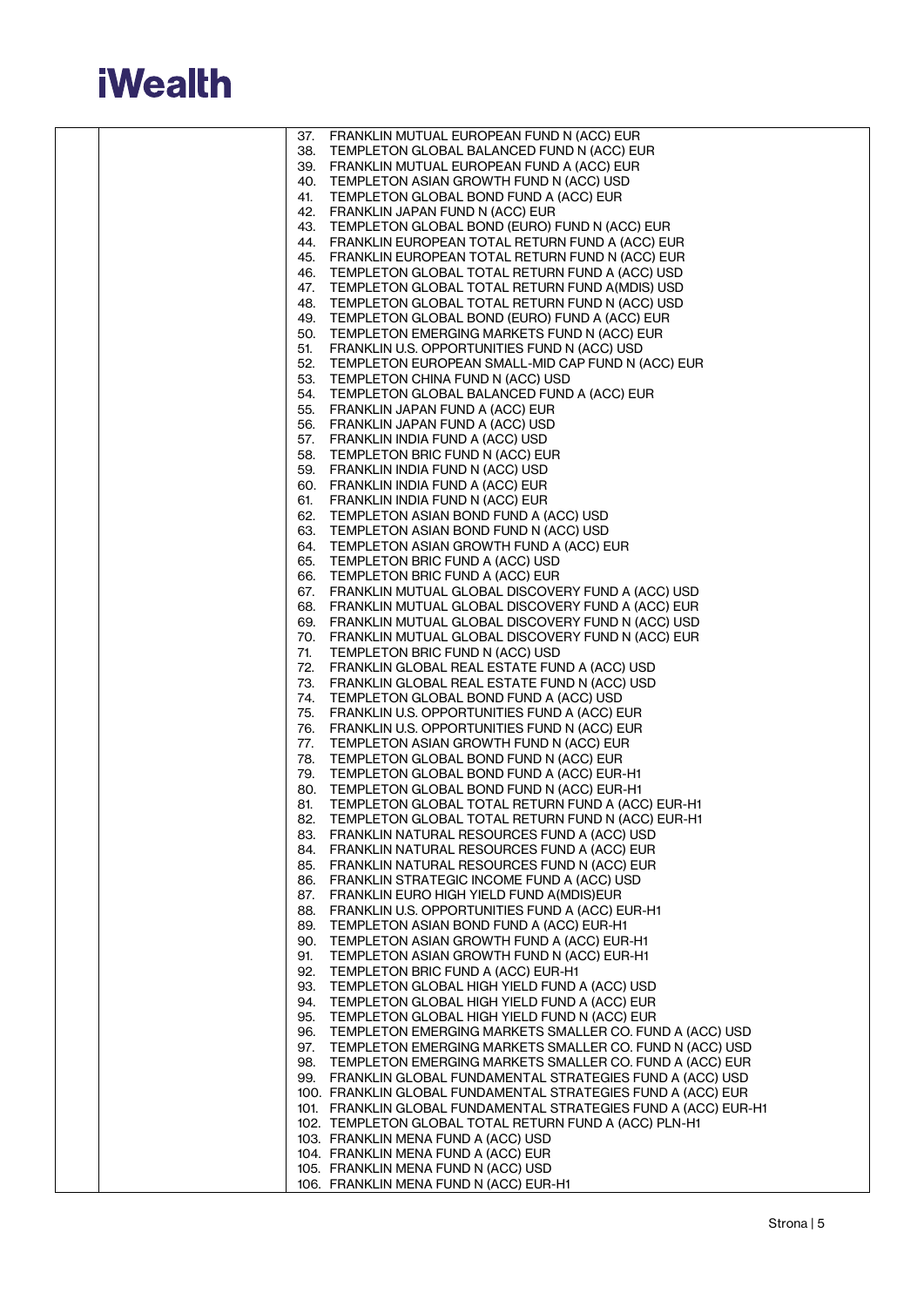

|  | 107. FRANKLIN MENA FUND A (ACC) EUR-H1                                                                                  |
|--|-------------------------------------------------------------------------------------------------------------------------|
|  | 108. TEMPLETON GLOBAL BOND FUND A(MDIS) EUR-H1                                                                          |
|  | 109. FRANKLIN JAPAN FUND N (ACC) USD                                                                                    |
|  | 110. FRANKLIN GLOBAL GROWTH FUND A (ACC) USD                                                                            |
|  | 111. FRANKLIN GLOBAL GROWTH FUND N (ACC) USD                                                                            |
|  | 112. FRANKLIN GLOBAL GROWTH FUND A (ACC) EUR                                                                            |
|  | 113. TEMPLETON ASIAN SMALLER COMPANIES FUND A (ACC) USD                                                                 |
|  | 114. TEMPLETON ASIAN SMALLER COMPANIES FUND A (ACC) EUR                                                                 |
|  | 115. TEMPLETON FRONTIER MARKETS FUND A (ACC) USD                                                                        |
|  | 116. TEMPLETON FRONTIER MARKETS FUND A (ACC) EUR                                                                        |
|  | 117. TEMPLETON FRONTIER MARKETS FUND N (ACC) EUR                                                                        |
|  | 118. TEMPLETON FRONTIER MARKETS FUND N (ACC) EUR-H1                                                                     |
|  | 119. TEMPLETON GLOBAL BOND FUND A (ACC) CHF-H1                                                                          |
|  | 120. TEMPLETON GLOBAL TOTAL RETURN FUND A (ACC) CHF-H1                                                                  |
|  | 121. FRANKLIN GLOBAL FUNDAMENTAL STRATEGIES FUND N (ACC) PLN-H1                                                         |
|  | 122. FRANKLIN U.S. OPPORTUNITIES FUND N (ACC) PLN-H1                                                                    |
|  | 123. TEMPLETON ASIAN GROWTH FUND N (ACC) PLN-H1                                                                         |
|  | 124. TEMPLETON LATIN AMERICA FUND N (ACC) PLN-H1                                                                        |
|  | 125. FRANKLIN INDIA FUND N (ACC) PLN-H1                                                                                 |
|  | 126. TEMPLETON GLOBAL BOND FUND N (ACC) PLN-H1                                                                          |
|  | 127. TEMPLETON EMERGING MARKETS BOND FUND A (ACC) USD                                                                   |
|  | 128. FRANKLIN EUROPEAN CORPORATE BOND FUND A (YDIS) EUR                                                                 |
|  | 129. FRANKLIN GOLD AND PRECIOUS METALS FUND A (ACC) USD                                                                 |
|  | 130. FRANKLIN GOLD AND PRECIOUS METALS FUND A (ACC) EUR<br>131. FRANKLIN GOLD AND PRECIOUS METALS FUND A (ACC) EUR-H1   |
|  | 132. FRANKLIN GOLD AND PRECIOUS METALS FUND N (ACC) USD                                                                 |
|  | 133. FRANKLIN GOLD AND PRECIOUS METALS FUND N (ACC) EUR                                                                 |
|  | 134. TEMPLETON ASIAN BOND FUND A (ACC) CHF-H1                                                                           |
|  | 135. FRANKLIN GLOBAL REAL ESTATE FUND A (ACC) EUR-H1                                                                    |
|  | 136. FRANKLIN GLOBAL REAL ESTATE FUND N (ACC) EUR-H1                                                                    |
|  | 137. FRANKLIN GLOBAL AGGREGATE BOND FUND A (ACC) USD                                                                    |
|  | 138. FRANKLIN GLOBAL AGGREGATE BOND FUND N (ACC) USD                                                                    |
|  | 139. FRANKLIN GLOBAL AGGREGATE BOND FUND A (ACC) EUR                                                                    |
|  | 140. FRANKLIN GLOBAL AGGREGATE BOND FUND N (ACC) EUR                                                                    |
|  | 141. FRANKLIN U.S. LOW DURATION FUND A (ACC) USD                                                                        |
|  | 142. TEMPLETON ASIAN SMALLER COMPANIES FUND N (ACC) USD                                                                 |
|  | 143. TEMPLETON ASIAN SMALLER COMPANIES FUND N (ACC) EUR                                                                 |
|  | 144. TEMPLETON LATIN AMERICA FUND A (ACC) EUR                                                                           |
|  | 145. FRANKLIN U.S. OPPORTUNITIES FUND N (ACC) EUR-H1                                                                    |
|  | 146. TEMPLETON EMERGING MARKETS DYNAMIC INCOME A (ACC) USD                                                              |
|  | 147. TEMPLETON EMERGING MARKETS DYNAMIC INCOME A (ACC) EUR                                                              |
|  | 148. TEMPLETON EMERGING MARKETS DYNAMIC INCOME N (ACC) EUR-H1                                                           |
|  | 149. TEMPLETON EUROPEAN DIVIDEND FUND A (ACC) EUR                                                                       |
|  | 150. TEMPLETON EUROPEAN DIVIDEND FUND N (ACC) EUR<br>151. TEMPLETON GLOBAL BOND FUND N(MDIS) USD                        |
|  | 152. FRANKLIN GLOBAL CONVERTIBLE SECURITIES FUND A (ACC) USD***                                                         |
|  | 153. FRANKLIN GLOBAL CONVERTIBLE SECURITIES FUND N (ACC) USD***                                                         |
|  | 154. FRANKLIN GLOBAL CONVERTIBLE SECURITIES FUND A (ACC) EUR***                                                         |
|  | 155. FRANKLIN GLOBAL CONVERTIBLE SECURITIES FUND N (ACC) EUR***                                                         |
|  | 156. FRANKLIN GLOBAL CONVERTIBLE SECURITIES FUND A (ACC) CHF-H1***                                                      |
|  | 157. TEMPLETON FRONTIER MARKETS FUND N (ACC) PLN-H1                                                                     |
|  | 158. FRANKLIN NATURAL RESOURCES FUND N (ACC) PLN-H1                                                                     |
|  | 159. TEMPLETON EUROPEAN OPPORTUNITES FUNDA (ACC) USD                                                                    |
|  | 160. TEMPLETON EUROPEAN OPPORTUNITES FUND N (ACC) USD                                                                   |
|  | 161. FRANKLIN GLOBAL MULTI-ASSET INCOME FUND A (ACC) EUR                                                                |
|  | 162. FRANKLIN GLOBAL MULTI-ASSET INCOME FUND N (ACC) EUR                                                                |
|  | 163. FRANKLIN GLOBAL FUNDAMENTAL STRATEGIES FUND N (ACC) EUR                                                            |
|  | 164. FRANKLIN GLOBAL FUNDAMENTAL STRATEGIES FUND N (ACC) USD                                                            |
|  | 165. FRANKLIN GULF WEALTH BOND FUND A (acc) USD                                                                         |
|  | 166. TEMPLETON EUROPEAN OPPORTUNITES FUND A (ACC) USD-H1                                                                |
|  | 167. FRANKLIN EURO SHORT DURATION BOND FUND A (ACC) EUR                                                                 |
|  | 168. FRANKLIN EURO SHORT DURATION BOND FUND N (ACC) EUR                                                                 |
|  | 169. TEMPLETON EMERGING MARKETS BOND FUND N(QDIS) PLN-H1                                                                |
|  | 170. TEMPLETON EUROPEAN DIVIDEND FUND N (ACC) PLN-H1                                                                    |
|  | 171. FRANKLIN K2 ALTERNATIVE STRATEGIES FUND A (ACC) USD                                                                |
|  | 172. FRANKLIN K2 ALTERNATIVE STRATEGIES FUND A (ACC) EUR-H1<br>173. FRANKLIN K2 ALTERNATIVE STRATEGIES FUND N (ACC) USD |
|  | 174. FRANKLIN K2 ALTERNATIVE STRATEGIES FUND N (ACC) EUR-H1                                                             |
|  | 175. FRANKLIN MUTUAL EUROPEAN FUND A (ACC) USD-H1                                                                       |
|  | 176. TEMPLETON EMERGING MARKETS BOND FUND N(MDIS) USD                                                                   |
|  |                                                                                                                         |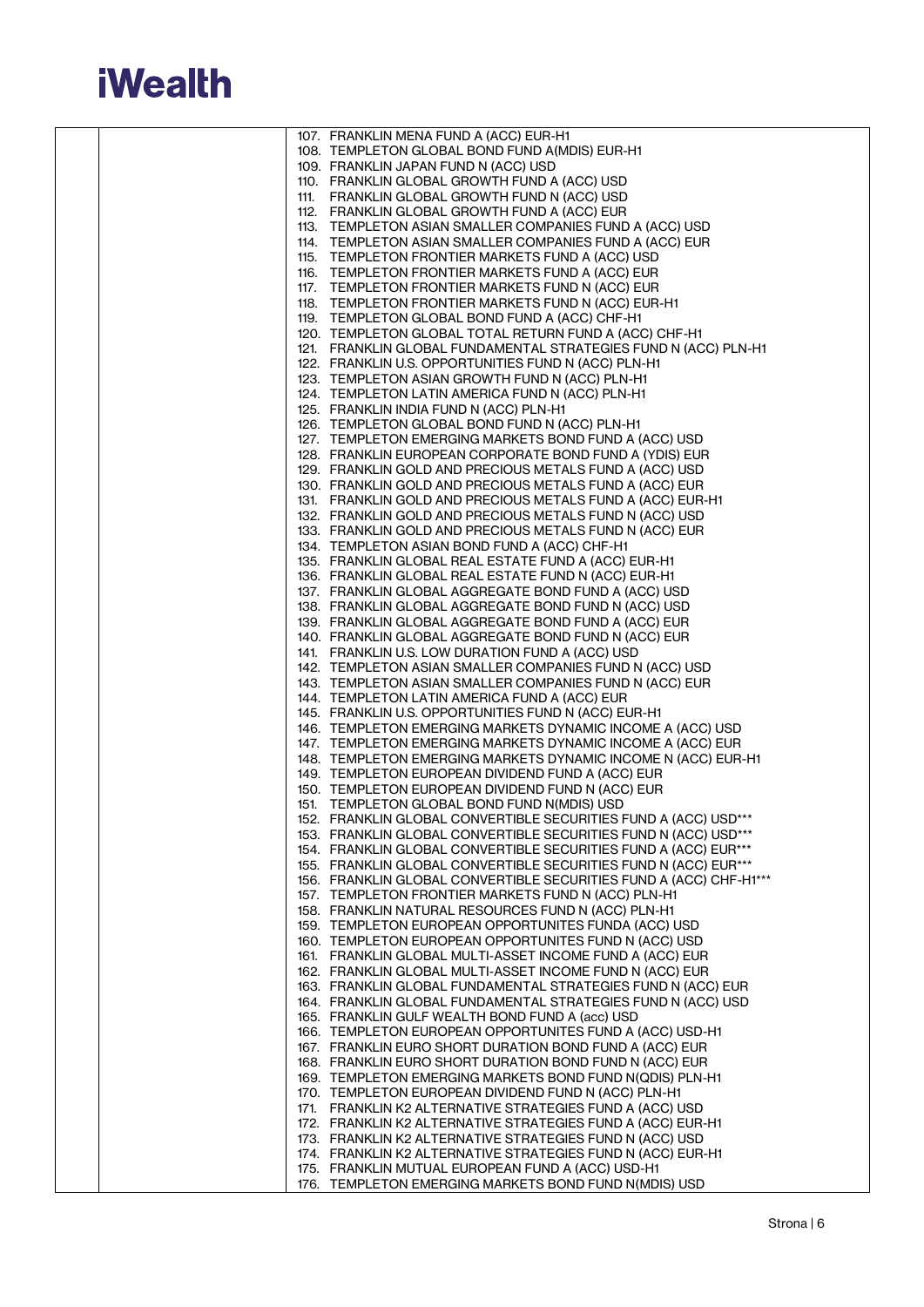

|      |                                      | 177. FRANKLIN DIVERSIFIED BALANCED FUND N (ACC) EUR                                      |
|------|--------------------------------------|------------------------------------------------------------------------------------------|
|      |                                      | 178. FRANKLIN DIVERSIFIED BALANCED FUND A (ACC) EUR                                      |
|      |                                      | 179. FRANKLIN DIVERSIFIED CONSERVATIVE FUND A (ACC) EUR                                  |
|      |                                      |                                                                                          |
|      |                                      | 180. FRANKLIN K2 ALTERNATIVE STRATEGIES FUND N (ACC) PLN-H1                              |
|      |                                      | 181. FRANKLIN GLOBAL MULTI-ASSET INCOME FUND N(MDIS) USD-H1                              |
|      |                                      | 182. FRANKLIN GLOBAL MULTI-ASSET INCOME FUND A (ACC) USD-H1                              |
|      |                                      | 183. FRANKLIN GLOBAL MULTI-ASSET INCOME FUND A(MDIS) EUR                                 |
|      |                                      | 184. FRANKLIN NEXTSTEP MODERATE FUND A (acc) PLN-H1                                      |
|      |                                      | 185. FRANKLIN NEXTSTEP CONSERVATIVE FUND A (acc) PLN-H1                                  |
|      |                                      | 186. FRANKLIN NEXTSTEP GROWTH FUND A (acc) PLN-H1                                        |
|      |                                      | 187. FRANKLIN EUROPEAN TOTAL RETURN FUND N(ACC)PLN-H1                                    |
|      |                                      | 188. FRANKLIN HIGH YIELD FUND N (MDIS) USD                                               |
|      |                                      | 189. FRANKLIN GLOBAL GROWTH FUND N (ACC) EUR                                             |
|      |                                      | 190. TEMPLETON GLOBAL CLIMATE CHANGE FUND A (ACC) USD-H1                                 |
|      |                                      | 191. FRANKLIN BIOTECHNOLOGY DISCOVERY FUND A (ACC) EUR-H1                                |
|      |                                      |                                                                                          |
|      |                                      | 192. FRANKLIN TECHNOLOGY FUND N(acc) PLN-H1                                              |
|      |                                      | 193. FRANKLIN STRATEGIC INCOME FUND A (Qdis) PLN-H1                                      |
|      |                                      | 194. FRANKLIN INNOVATION FUND N (ACC) USD                                                |
|      |                                      | 195. FRANKLIN GULF WEALTH BOND FUND N(acc) USD                                           |
|      |                                      | 196. FRANKLIN UK EQUITY INCOME FUND A(Qdis) USD                                          |
|      |                                      | 197. FRANKLIN UK EQUITY INCOME FUND N(acc) USD                                           |
|      |                                      | 198. TEMPLETON EMERGING MARKETS SUSTAINABILITY N(acc) EUR                                |
|      |                                      | 199. TEMPLETON EMERGING MARKETS SUSTAINABILITY N(acc) USD                                |
|      |                                      | 200. FRANKLIN GULF WEALTH BOND FUND N (acc) PLN-H1                                       |
|      |                                      | 201. FRANKLIN BIOTECHNOLOGY DISCOVERY FUND N (acc) PLN-H1                                |
|      |                                      | 202. TEMPLETON CHINA A - SHARERS FUND A(acc) USD                                         |
|      |                                      | 203. TEMPLETON GLOBAL CLIMATE CHANGE FUND N(acc) PLN-H1                                  |
|      |                                      | 204. FRANKLIN K2 ALTERNATIVE STRATEGIES FUND A (ACC) CHF-H1                              |
|      |                                      |                                                                                          |
|      |                                      | 205. FRANKLIN GULF WEALTH BOND FUND A (ACC) CHF-H1                                       |
|      |                                      | 206. FRANKLIN BIOTECHNOLOGY DISCOVERY FUND CLASS A (ACC) CHF-H1                          |
|      |                                      | 207. FRANKLIN MUTUAL U.S. VALUE FUND CLASS N (ACC) EUR -H1                               |
|      |                                      | 208. FRANKLIN MUTUAL U.S. VALUE FUND CLASS A (ACC) USD                                   |
|      |                                      | 209. FRANKLIN U.S. OPPORTUNITIES FUND CLASS A (ACC) CHF-H1                               |
|      |                                      | 210. FRANKLIN MUTUAL U.S. VALUE FUND CLASS N (ACC) USD                                   |
|      |                                      |                                                                                          |
|      |                                      | * Fundusz jest niedostępny dla nowych inwestorów                                         |
|      |                                      | ** Fundusz oraz klasy tytułów uczestnictwa dostępne u wybranych dystrybutorów            |
|      |                                      | *** Fundusz zamknięty dla transakcji wchodzących                                         |
|      |                                      | ***ACC - Nie dokonuje się wypłat dywidend, lecz dochód netto jest odzwierciedlony w      |
|      |                                      | podwyższonej wartości tytułów uczestnictwa                                               |
|      |                                      | ***Mdis - W zwykłych warunkach zakłada się, że wypłaty będą realizowane co miesiąc (po   |
|      |                                      | zakończeniu każdego miesiąca)                                                            |
|      |                                      | ***Qdis - W zwykłych warunkach zakłada się, że wypłaty będą realizowane kwartalnie (po   |
|      |                                      | zakończeniu każdego kwartału kalendarzowego)                                             |
|      |                                      |                                                                                          |
| 5.a. | <b>Templeton Asset</b>               | Subfundusz Franklin Elastycznego Dochodu<br>1.                                           |
|      | Management (Poland) TFI <sup>2</sup> | $\mathbf{2}$<br>Subfundusz Franklin Zdywersyfikowany Akcji                               |
|      |                                      | З.<br>Subfundusz Franklin Zmiennej Alokacji                                              |
| 6.   | <b>Generali Investments TFI</b>      | Generali Fundusze Fundusz Inwestycyjny Otwarty wraz z wydzielonymi subfunduszami:<br>1.  |
|      |                                      | a. Generali Korona Dochodowy                                                             |
|      |                                      | b. Generali Korona Obligacje                                                             |
|      |                                      | c. Generali Dolar (USD)                                                                  |
|      |                                      | d. Generali Korona Zrównoważony                                                          |
|      |                                      | e. Generali Korona Akcje                                                                 |
|      |                                      | f. Generali Akcje: Nowa Europa                                                           |
|      |                                      | g. Generali Akcje Wzrostu                                                                |
|      |                                      | h. Generali Obligacje: Nowa Europa                                                       |
|      |                                      | Generali Stabilny Wzrost<br>i.                                                           |
|      |                                      | Generali Akcje Małych i Średnich Spółek                                                  |
|      |                                      | k. Generali Oszczednościowy                                                              |
|      |                                      | Generali Akcje: Turcja<br>I.                                                             |
|      |                                      |                                                                                          |
|      |                                      | m. Generali Globalnych Akcji Wzrostu                                                     |
|      |                                      |                                                                                          |
|      |                                      | 2.<br>Generali Fundusze Specjalistyczny Fundusz Inwestycyjny Otwarty wraz z wydzielonymi |
|      |                                      | subfunduszami:                                                                           |
|      |                                      | a. Generali Euro                                                                         |
|      |                                      | b. Generali Profit Plus                                                                  |
|      |                                      | c. Generali Obligacje Aktywny                                                            |
|      |                                      | d. Generali Złota                                                                        |
|      |                                      | e. Generali Akcji Europejskich                                                           |
|      |                                      | Generali Akcji Amerykańskich                                                             |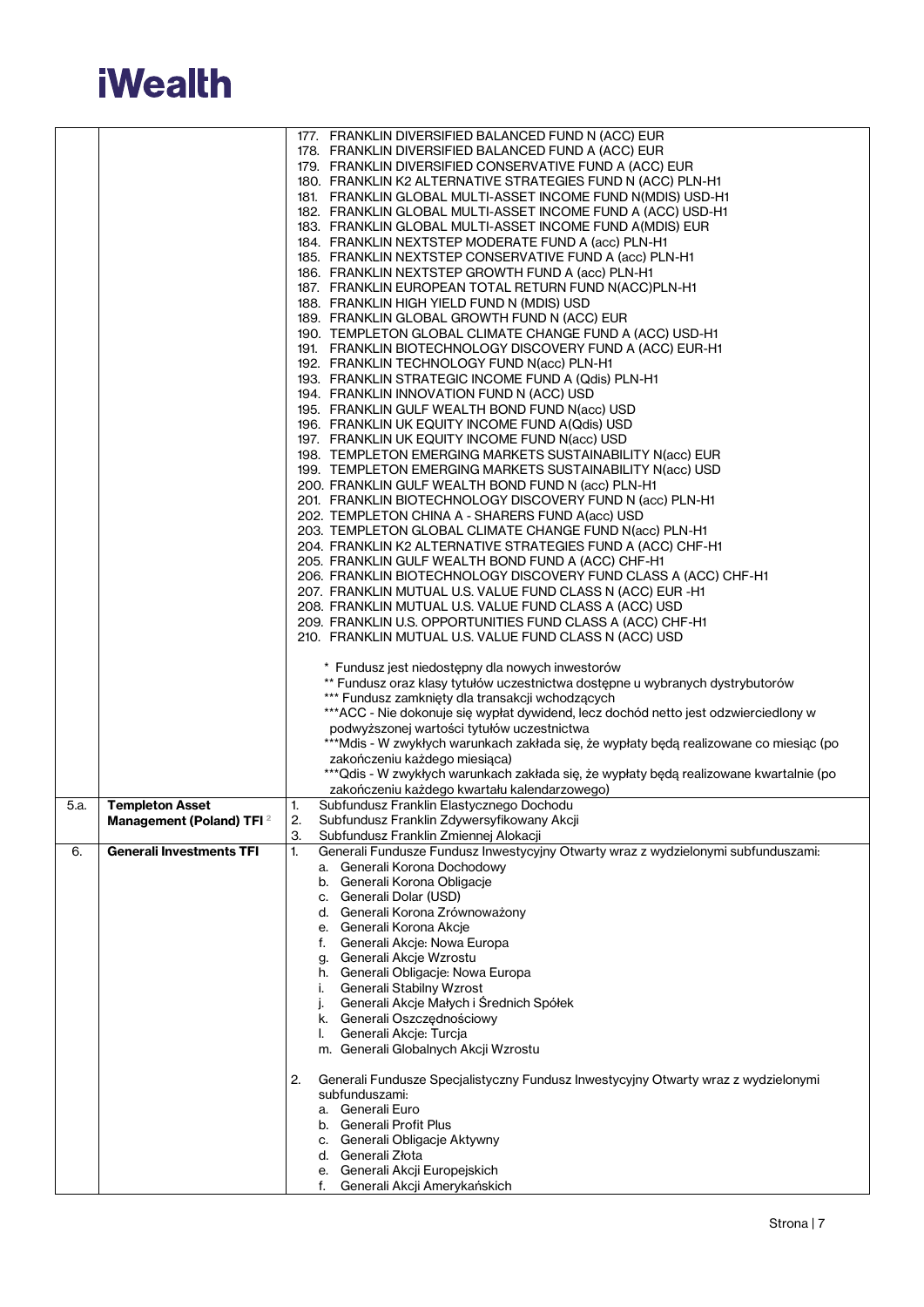

|     |                      | Generali Obligacje: Globalne Rynki Wschodzące<br>g.                                                                   |
|-----|----------------------|-----------------------------------------------------------------------------------------------------------------------|
|     |                      | h. Generali Aktywny Dochodowy                                                                                         |
|     |                      | Generali Akcji Ekologicznych<br>i.                                                                                    |
| 7.  | <b>Investors TFI</b> | Investor Parasol Fundusz Inwestycyjny Otwarty z wydzielonymi subfunduszami:<br>1.<br>a. Investor Zrównoważony         |
|     |                      | b. Investor Fundamentalny Dywidend i Wzrostu                                                                          |
|     |                      | c. Investor Akcji                                                                                                     |
|     |                      | d. Investor Zabezpieczenia Emerytalnego                                                                               |
|     |                      | e. Investor Top Małych i Średnich Spółek                                                                              |
|     |                      | f. Investor Obligacji                                                                                                 |
|     |                      | g. Investor Oszczędnościowy                                                                                           |
|     |                      | h. Investor Top 50 Małych i Średnich Spółek                                                                           |
|     |                      |                                                                                                                       |
|     |                      | Investor Parasol Specjalistyczny Fundusz Inwestycyjny Otwarty z wydzielonymi subfunduszami:<br>2.<br>a. Investor BRIC |
|     |                      | b. Investor Nieruchomości i Budownictwa                                                                               |
|     |                      | c. Investor Nowych Technologii                                                                                        |
|     |                      | d. Investor Dochodowy                                                                                                 |
|     |                      | e. Investor Gold Otwarty                                                                                              |
|     |                      | <b>Investor Niemcy</b><br>f.                                                                                          |
|     |                      | g. Investor Rosja                                                                                                     |
|     |                      | h. Investor Turcja                                                                                                    |
|     |                      | i.<br>Investor Indie i Chiny                                                                                          |
|     |                      | <b>Investor Quality</b><br>j.                                                                                         |
|     |                      | k. Investor Akumulacji Kapitału<br>Investor Obligacji Rynków Wschodzących Plus<br>I.                                  |
|     |                      | m. Investor Akcji Spółek Wzrostowych                                                                                  |
|     |                      | n. Investor Bezpiecznego Wzrostu                                                                                      |
|     |                      | o. Investor Akcji Rynków Wschodzących                                                                                 |
| 8.  | <b>IPOPEMA TFI</b>   | IPOPEMA Specjalistyczny Fundusz Inwestycyjny Otwarty z wydzielonymi subfunduszami:<br>1.                              |
|     |                      | <b>IPOPEMA Konserwatywny,</b><br>a.                                                                                   |
|     |                      | IPOPEMA Dłużny,<br>b.                                                                                                 |
|     |                      | IPOPEMA Obligacji,<br>c.                                                                                              |
|     |                      | IPOPEMA Obligacji Korporacyjnych,<br>d.                                                                               |
|     |                      | IPOPEMA Emerytura Plus,<br>е.<br>f.                                                                                   |
|     |                      | IPOPEMA Aktywnej Selekcji,<br>IPOPEMA Małych i Średnich Spółek,<br>g.                                                 |
|     |                      | IPOPEMA Globalnych Megatrendów,<br>h.                                                                                 |
|     |                      | IPOPEMA Złota i Metali Szlachetnych,<br>j.                                                                            |
|     |                      | j.<br><b>IPOPEMA Short Equity.</b>                                                                                    |
|     |                      |                                                                                                                       |
|     |                      | 2. IPOPEMA m-INDEKS Fundusz Inwestycyjny Otwarty                                                                      |
| 9.  | <b>Quercus TFI</b>   | QUERCUS Specjalistyczny Fundusz Inwestycyjny Otwarty z wydzielonymi subfunduszami:<br>$\mathbf{1}$ .                  |
|     |                      | QUERCUS Ochrony Kapitału Parasolowy<br>a.<br><b>QUERCUS Global Balanced Parasolowy</b>                                |
|     |                      | b.<br>QUERCUS Agresywny Parasolowy                                                                                    |
|     |                      | QUERCUS Dłużny Krótkoterminowy Parasolowy<br>d.                                                                       |
|     |                      | QUERCUS Obligacji Skarbowych Parasolowy<br>е.                                                                         |
|     |                      | <b>QUERCUS Stabilny Parasolowy</b><br>f.                                                                              |
|     |                      | <b>QUERCUS lev Parasolowy</b><br>g.                                                                                   |
|     |                      | <b>QUERCUS short Parasolowy</b><br>h.                                                                                 |
|     |                      | <b>QUERCUS Gold Parasolowy</b><br>i.                                                                                  |
|     |                      |                                                                                                                       |
|     |                      | j.<br><b>QUERCUS Global Growth Parasolowy</b>                                                                         |
| 10. |                      | QUERCUS Silver<br>k.                                                                                                  |
|     | TFI PZU <sup>3</sup> | PZU Obligacji Krótkoterminowych (A lub I)<br>1.                                                                       |
|     |                      | 2. PZU SEJF+ (A)                                                                                                      |
|     |                      | 3. PZU Papierów Dłużnych POLONEZ (A lub I)                                                                            |
|     |                      | 4. PZU Dłużny Aktywny (A lub I)                                                                                       |
|     |                      | 5. PZU Globalny Obligacji Korporacyjnych (A lub I)                                                                    |
|     |                      | 6. PZU Stabilnego Wzrostu MAZUREK (A lub I)<br>7. PZU Zrównoważony (A lub I)                                          |
|     |                      | 8. PZU Medyczny (A)                                                                                                   |
|     |                      | 9. PZU Akcji Małych i Średnich Spółek (A lub I)                                                                       |
|     |                      | 10. PZU Akcji KRAKOWIAK (A lub I)                                                                                     |
|     |                      | 11. PZU Aktywny Akcji Globalnych (A lub I)                                                                            |
|     |                      | 12. PZU FIO Ochrony Majątku (A)                                                                                       |
|     |                      | 13. PZU Akcji Rynków Rozwiniętych (A)                                                                                 |
|     |                      | 14. PZU Akcji Rynków Rozwiniętych (EUR)<br>15. PZU Akcji Rynków Wschodzących (A)                                      |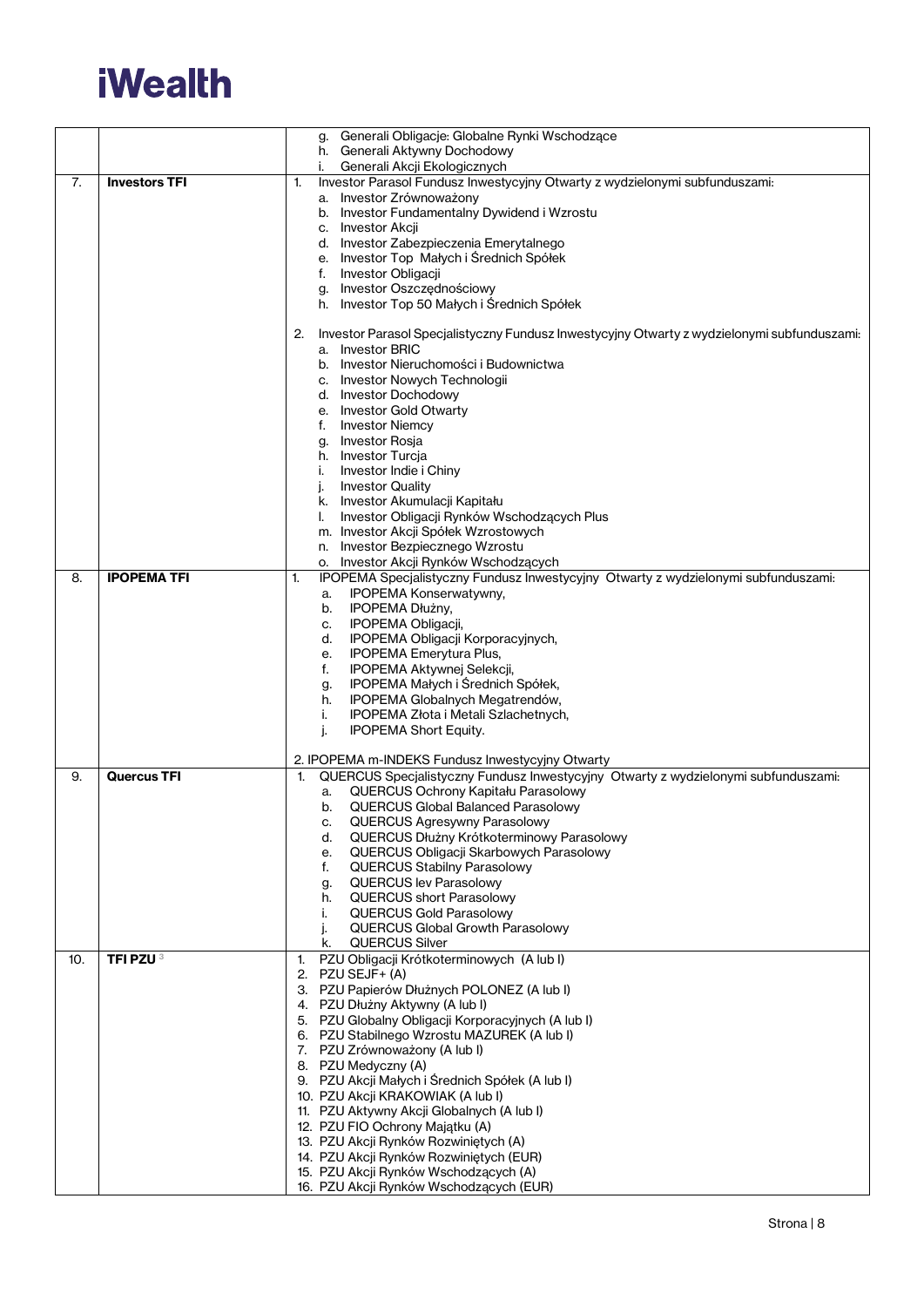

|     |                                 | 17. PZU Akcji Polskich (A)                                                                                        |
|-----|---------------------------------|-------------------------------------------------------------------------------------------------------------------|
|     |                                 | 18. PZU Akcji Polskich (EUR)                                                                                      |
|     |                                 | 19. PZU Dłużny Rynków Wschodzących (A)                                                                            |
| 11. | <b>Schroder Investment</b>      | 20. PZU Dłużny Rynków Wschodzących (EUR)<br>SCHRODER ISF BRIC (BRAZIL, RUSSIA, INDIA, CHINA) A ACC USD<br>1.      |
|     | <b>Management (Europe) S.A.</b> | SCHRODER ISF BRIC (BRAZIL, RUSSIA, INDIA, CHINA) A1 ACC USD<br>2.                                                 |
|     |                                 | 3.<br>SCHRODER ISF INFLATION PLUS A ACC EUR                                                                       |
|     |                                 | 4.<br>SCHRODER ISF INFLATION PLUS A1 ACC EUR                                                                      |
|     |                                 | 5.<br>SCHRODER ISF EMERGING MARKETS DEBT ABSOLUTE RETURN A ACC USD                                                |
|     |                                 | SCHRODER ISF EMERGING MARKETS DEBT ABSOLUTE RETURN A1 ACC USD<br>6.                                               |
|     |                                 | SCHRODER ISF EMERGING MARKETS DEBT ABSOLUTE RETURN EUR HEDGED A ACC<br>7.                                         |
|     |                                 | 8.<br>SCHRODER ISF EMERGING MARKETS DEBT ABSOLUTE RETURN EUR HEDGED A1 ACC                                        |
|     |                                 | 9.<br>SCHRODER ISF EURO EQUITY A ACC EUR<br>SCHRODER ISF EURO EQUITY A1 ACC EUR                                   |
|     |                                 | 10.<br>SCHRODER ISF GLOBAL CLIMATE CHANGE EQUITY A ACC USD<br>11.                                                 |
|     |                                 | SCHRODER ISF GLOBAL CLIMATE CHANGE EQUITY A1 ACC USD<br>12.                                                       |
|     |                                 | 13.<br>SCHRODER ISF GLOBAL CLIMATE CHANGE EQUITY EUR A ACC                                                        |
|     |                                 | SCHRODER ISF GLOBAL CLIMATE CHANGE EQUITY EUR HEDGED A ACC<br>14.                                                 |
|     |                                 | SCHRODER ISF GLOBAL CLIMATE CHANGE EQUITY EUR HEDGED A1 ACC<br>15.                                                |
|     |                                 | 16.<br>SCHRODER ISF GREATER CHINA A ACC USD                                                                       |
|     |                                 | SCHRODER ISF GREATER CHINA A1 ACC USD<br>17.                                                                      |
|     |                                 | 18.<br>SCHRODER ISF GREATER CHINA EUR A ACC<br>SCHRODER ISF LATIN AMERICAN A ACC USD<br>19.                       |
|     |                                 | 20. SCHRODER ISF LATIN AMERICAN A1 ACC USD                                                                        |
|     |                                 | 21.<br>SCHRODER ISF LATIN AMERICAN EUR A ACC                                                                      |
|     |                                 | 22. SCHRODER ISF LATIN AMERICAN EUR A1 ACC                                                                        |
|     |                                 | 23. SCHRODER ISF MIDDLE EAST A ACC USD                                                                            |
|     |                                 | 24. SCHRODER ISF MIDDLE EAST A1 ACC USD                                                                           |
|     |                                 | 25. SCHRODER ISF MIDDLE EAST EUR A ACC                                                                            |
|     |                                 | 26. SCHRODER ISF MIDDLE EAST EUR A1 ACC                                                                           |
|     |                                 | 27. SCHRODER ISF ASIAN OPPORTUNITIES A ACC USD<br>28. SCHRODER ISF ASIAN OPPORTUNITIES A1 ACC USD                 |
|     |                                 | 29. SCHRODER ISF EUROPEAN SMALLER COMPANIES A1 ACC USD                                                            |
|     |                                 | 30. SCHRODER ISF ASIAN OPPORTUNITIES A1 ACC EUR                                                                   |
|     |                                 | SCHRODER ISF STRATEGIC BOND A ACC USD<br>31.                                                                      |
|     |                                 | 32. SCHRODER ISF STRATEGIC BOND A1 ACC USD                                                                        |
|     |                                 | 33. SCHRODER ISF STRATEGIC BOND EUR HEDGED A ACC                                                                  |
|     |                                 | 34. SCHRODER ISF STRATEGIC BOND EUR HEDGED A1 ACC                                                                 |
|     |                                 | 35. SCHRODER ISF US SMALL AND MIDCAP EQUITY A ACC USD<br>36. SCHRODER ISF US SMALL AND MIDCAP EQUITY A1 ACC USD   |
|     |                                 | 37. SCHRODER ISF US SMALL AND MIDCAP EQUITY A ACC EUR                                                             |
|     |                                 | 38. SCHRODER ISF US SMALL AND MIDCAP EQUITY A1 ACC EUR                                                            |
|     |                                 | 39. SCHRODER ISF US SMALL AND MIDCAP EQUITY EUR HEDGED A ACC                                                      |
|     |                                 | 40. SCHRODER ISF US SMALL AND MIDCAP EQUITY EUR HEDGED A1 ACC                                                     |
|     |                                 | SCHRODER ISF EUROPEAN VALUE A1 ACC EUR<br>41.                                                                     |
|     |                                 | SCHRODER ISF GLOBAL CORPORATE BOND USD A ACC<br>42.<br>43. SCHRODER ISF EURO CORPORATE BOND EUR A ACC             |
|     |                                 | 44. SCHRODER ISF GLOBAL CONVERTIBLE BOND USD A1 ACC                                                               |
|     |                                 | 45. SCHRODER ISF ASIAN CONVERTIBLE BOND EUR HEDGED A1 ACC                                                         |
|     |                                 | 46. SCHRODER ISF US DOLLAR BOND A1 ACC USD                                                                        |
|     |                                 | 47. SCHRODER ISF EURO CORPORATE BOND A1 ACC EUR                                                                   |
|     |                                 | 48. SCHRODER ISF GLOBAL CORPORATE BOND A1 ACC USD                                                                 |
|     |                                 | 49. SCHRODER ISF GLOBAL CORPORATE BOND HEDGED A1 ACC EUR                                                          |
|     |                                 | 50. SCHRODER ISF GLOBAL CONVERTIBLE BOND HEDGED A1 ACC EUR                                                        |
|     |                                 | SCHRODER ISF ASIAN CONVERTIBLE BOND A1 ACC USD<br>51.<br>52. SCHRODER ISF GLOBAL HIGH YIELD A1 ACC USD            |
|     |                                 | 53. SCHRODER ISF GLOBAL HIGH YIELD EUR HEDGED A1 ACC EUR                                                          |
|     |                                 | 54. SCHRODER ISF GLOBAL ENERGY A1 ACC USD                                                                         |
|     |                                 | 55. SCHRODER ISF GLOBAL CITIES A1 ACC [USD]                                                                       |
|     |                                 | 56. SCHRODER ISF GLOBAL CITIES EUR HEDGED A1 ACC                                                                  |
|     |                                 | 57. SCHRODER ISF ASIAN BOND TOTAL RETURN USD A1 ACC                                                               |
|     |                                 | 58. SCHRODER ISF ASIAN BOND TOTAL RETURN EUR A1 ACC<br>59. SCHRODER ISF ASIAN BOND TOTAL RETURN EUR HEDGED A1 ACC |
|     |                                 | 60. SCHRODER ISF EUROPEAN SPECIAL SITUATIONS A1 ACC EUR                                                           |
|     |                                 | 61. SCHRODER ISF US LARGE CAP A1 ACC USD                                                                          |
|     |                                 | 62. SCHRODER ISF EMERGING MARKETS A1 ACC USD                                                                      |
|     |                                 | 63. SCHRODER ISF EMERGING MARKETS A1 ACC EUR                                                                      |
|     |                                 | 64. SCHRODER ISF EMERGING EUROPE A1 ACC EUR                                                                       |
|     |                                 | 65. SCHRODER ISF BRIC (BRAZIL, RUSSIA, INDIA, CHINA) A1 ACC EUR                                                   |
|     |                                 | 66. SCHRODER ISF EMERGING ASIA A1 ACC USD                                                                         |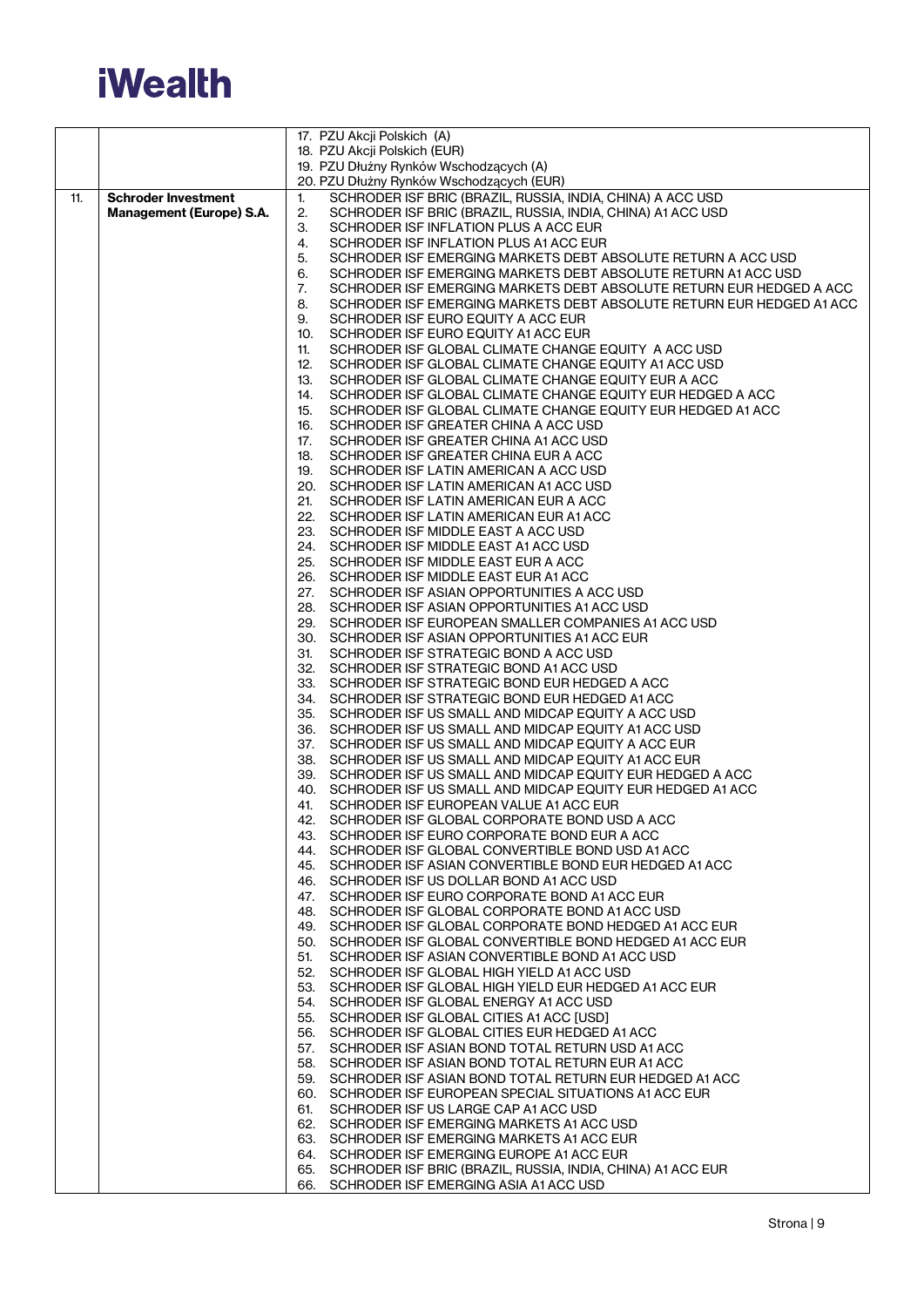

|     | 67. SCHRODER ISF EMERGING ASIA A1 ACC EUR                                                                                    |
|-----|------------------------------------------------------------------------------------------------------------------------------|
|     | 68. SCHRODER ISF GLOBAL ENERGY A1 ACC EUR                                                                                    |
|     | 69. SCHRODER ISF INDIAN EQUITY A1 ACC USD                                                                                    |
| 71. | 70. SCHRODER ISF EMERGING MARKETS DEBT ABSOLUTE RETURN A1 ACC PLN HEDGED<br>SCHRODER ISF ASIAN TOTAL RETURN A1 ACC USD       |
|     | 72. SCHRODER ISF GLOBAL EMERGING MARKET OPPORTUNITIES A1 ACC USD                                                             |
|     | 73. SCHRODER ISF GLOBAL EMERGING MARKET OPPORTUNITIES A1 ACC EUR                                                             |
|     | 74. SCHRODER ISF ASIAN TOTAL RETURN A1 ACC PLN HEDGED                                                                        |
|     | 75. SCHRODER ISF ASIAN CONVERTIBLE BOND A1 ACC PLN HEDGED                                                                    |
|     | 76. SCHRODER ISF EMERGING EUROPE A1 ACC USD                                                                                  |
|     | 77. SCHRODER ISF ASIAN CONVERTIBLE BOND A ACC USD                                                                            |
|     | 78. SCHRODER ISF ASIAN CONVERTIBLE BOND HEDGED A ACC EUR                                                                     |
|     | 79. SCHRODER ISF ASIAN EQUITY YIELD A ACC USD<br>80. SCHRODER ISF ASIAN EQUITY YIELD A1 ACC USD                              |
|     | 81. SCHRODER ISF ASIAN SMALLER COMPANIES A ACC USD                                                                           |
|     | 82. SCHRODER ISF ASIAN SMALLER COMPANIES A1 ACC USD                                                                          |
|     | 83. SCHRODER ISF BRIC [BRAZIL, RUSSIA, INDIA, CHINA] A ACC EUR                                                               |
|     | 84. SCHRODER ISF CHINA OPPORTUNITIES A ACC USD                                                                               |
|     | 85. SCHRODER ISF CHINA OPPORTUNITIES A1 ACC USD                                                                              |
|     | 86. SCHRODER ISF EMERGING ASIA A ACC USD                                                                                     |
|     | 87. SCHRODER ISF EMERGING ASIA A ACC EUR                                                                                     |
|     | 88. SCHRODER ISF EMERGING EUROPE A ACC EUR<br>89. SCHRODER ISF INFLATION PLUS A1 ACC USD                                     |
|     | 90. SCHRODER ISF EMERGING MARKETS A ACC USD                                                                                  |
|     | 91. SCHRODER ISF EMERGING MARKETS A ACC EUR                                                                                  |
|     | 92. SCHRODER ISF EUROPEAN VALUE A ACC EUR                                                                                    |
|     | 93. SCHRODER ISF EUROPEAN SMALLER COMPANIES A ACC EUR                                                                        |
|     | 94. SCHRODER ISF EUROPEAN SMALLER COMPANIES A1 ACC EUR                                                                       |
|     | 95. SCHRODER ISF ASIAN OPPORTUNITIES A ACC EUR                                                                               |
|     | 96. SCHRODER ISF EUROPEAN SPECIAL SITUATIONS A ACC EUR                                                                       |
|     | 97. SCHRODER ISF GLOBAL CONVERTIBLE BOND A ACC USD<br>98. SCHRODER ISF GLOBAL CONVERTIBLE BOND HEDGED A ACC EUR              |
|     | 99. SCHRODER ISF GLOBAL SUSTAINABLE GROWTH A ACC USD                                                                         |
|     | 100. SCHRODER ISF GLOBAL SUSTAINABLE GROWTH HEDGED A ACC EUR                                                                 |
|     | 101. SCHRODER ISF GLOBAL EMERGING MARKET OPPORTUNITIES A ACC USD                                                             |
|     | 102. SCHRODER ISF GLOBAL EMERGING MARKET OPPORTUNITIES A ACC EUR                                                             |
|     | 103. SCHRODER ISF GLOBAL ENERGY A ACC USD                                                                                    |
|     | 104. SCHRODER ISF GLOBAL ENERGY A ACC EUR<br>105. SCHRODER ISF GLOBAL EQUITY ALPHA A ACC USD                                 |
|     | 106. SCHRODER ISF GLOBAL EQUITY ALPHA A1 ACC USD                                                                             |
|     | 107. SCHRODER ISF GLOBAL EQUITY ALPHA A ACC EUR                                                                              |
|     | 108. SCHRODER ISF GLOBAL EQUITY ALPHA A1 ACC EUR                                                                             |
|     | 109. SCHRODER ISF GLOBAL HIGH YIELD A ACC USD                                                                                |
|     | 110. SCHRODER ISF GLOBAL HIGH YIELD HEDGED A ACC EUR                                                                         |
|     | 111. SCHRODER ISF GLOBAL INFLATION LINKED BOND A ACC EUR                                                                     |
|     | 112. SCHRODER ISF GLOBAL INFLATION LINKED BOND A1 ACC EUR<br>113. SCHRODER ISF GLOBAL INFLATION LINKED BOND HEDGED A ACC USD |
|     | 114. SCHRODER ISF GLOBAL INFLATION LINKED BOND HEDGED A1 ACC USD                                                             |
|     | 115. SCHRODER ISF GLOBAL CITIES A ACC USD                                                                                    |
|     | 116. SCHRODER ISF GLOBAL CITIES HEDGED A ACC EUR                                                                             |
|     | 117. SCHRODER ISF GLOBAL SMALLER COMPANIES A ACC USD                                                                         |
|     | 118. SCHRODER ISF GLOBAL SMALLER COMPANIES A1 ACC USD                                                                        |
|     | 119. SCHRODER ISF GLOBAL SMALLER COMPANIES A1 ACC EUR                                                                        |
|     | 120. SCHRODER ISF INDIAN EQUITY A ACC USD<br>121. SCHRODER ISF QEP GLOBAL ACTIVE VALUE A ACC USD                             |
|     | 122. SCHRODER ISF QEP GLOBAL ACTIVE VALUE A1 ACC USD                                                                         |
|     | 123. SCHRODER ISF TAIWANESE EQUITY A ACC USD                                                                                 |
|     | 124. SCHRODER ISF TAIWANESE EQUITY A1 ACC USD                                                                                |
|     | 125. SCHRODER ISF US LARGE CAP A ACC USD                                                                                     |
|     | 126. SCHRODER ISF US LARGE CAP HEDGED A ACC EUR                                                                              |
|     | 127. SCHRODER ISF US LARGE CAP HEDGED A1 ACC EUR                                                                             |
|     | 128. SCHRODER ISF FRONTIER MARKETS EQUITY A ACC USD<br>129. SCHRODER ISF FRONTIER MARKETS EQUITY A1 ACC USD                  |
|     | 130. SCHRODER ISF GLOBAL CREDIT HIGH INCOME A ACC USD                                                                        |
|     | 131. SCHRODER ISF GLOBAL CREDIT HIGH INCOME HEDGED A ACC EUR                                                                 |
|     | 132. SCHRODER ISF GLOBAL ENERGY HEDGED A ACC EUR                                                                             |
|     | 133. SCHRODER ISF GLOBAL DIVERSIFIED GROWTH A ACC [EUR]                                                                      |
|     | 134. SCHRODER ISF GLOBAL DIVERSIFIED GROWTH A1 ACC [EUR]                                                                     |
|     | 135. SCHRODER ISF GLOBAL DIVERSIFIED GROWTH HEDGED A1 ACC USD                                                                |
|     | 136. SCHRODER ISF GLOBAL DIVERSIFIED GROWTH HEDGED A1 ACC PLN                                                                |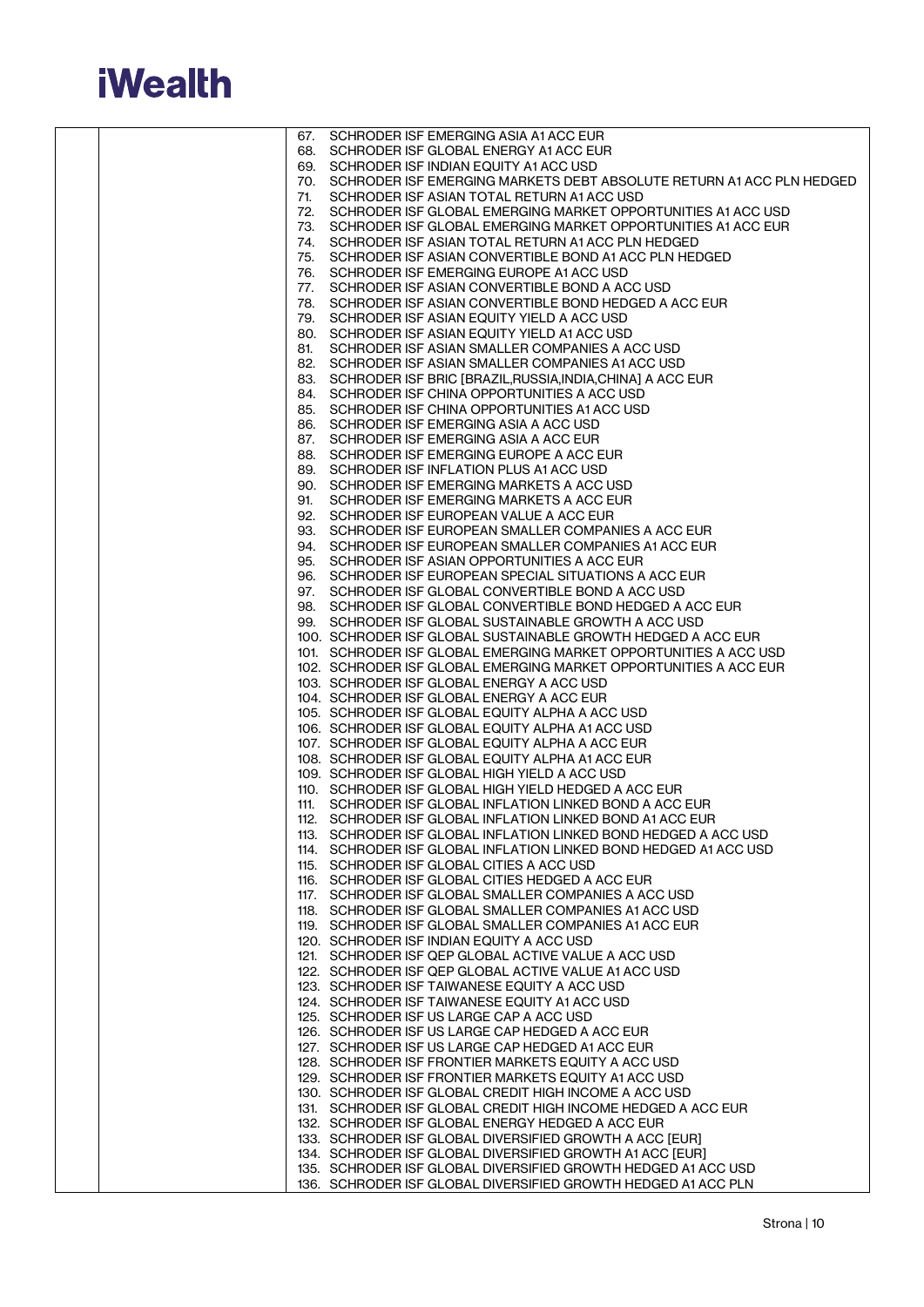

|  | 137. SCHRODER ISF GLOBAL MULTI-ASSET BALANCED A ACC [EUR]                                                                           |
|--|-------------------------------------------------------------------------------------------------------------------------------------|
|  | 138. SCHRODER ISF GLOBAL MULTI-ASSET BALANCED A1 ACC [EUR]                                                                          |
|  | 139. SCHRODER ISF EURO BOND A1 DIS EUR QF                                                                                           |
|  | 140. SCHRODER ISF GLOBAL DIVERSIFIED GROWTH HEDGED A ACC [USD]                                                                      |
|  | 141. SCHRODER ISF GLOBAL CORPORATE BOND A ACC HEDGED EUR                                                                            |
|  | 142. SCHRODER ISF ASIAN BOND TOTAL RETURN USD A DIS<br>143. SCHRODER ISF ASIAN BOND TOTAL RETURN USD A1 DIS                         |
|  | 144. SCHRODER ISF ASIAN BOND TOTAL RETURN EUR A1 DIS                                                                                |
|  | 145. SCHRODER ISF ASIAN BOND TOTAL RETURN EUR HEDGED A1 DIS                                                                         |
|  | 146. SCHRODER ISF ASIAN EQUITY YIELD A DIS USD MF                                                                                   |
|  | 147. SCHRODER ISF ASIAN EQUITY YIELD A1 DIS USD                                                                                     |
|  | 148. SCHRODER ISF EURO BOND A DIS EUR QF                                                                                            |
|  | 149. SCHRODER ISF EURO CORPORATE BOND A DIS EUR SF                                                                                  |
|  | 150. SCHRODER ISF EURO CORPORATE BOND A1 DIS EUR SF                                                                                 |
|  | 151. SCHRODER ISF EUROPEAN DIVIDEND MAXIMISER A DIS EUR QF                                                                          |
|  | 152. SCHRODER ISF EUROPEAN DIVIDEND MAXIMISER A1 DIS EUR OF                                                                         |
|  | 153. SCHRODER ISF GLOBAL CONVERTIBLE BOND HEDGED A DIS EUR                                                                          |
|  | 154. SCHRODER ISF GLOBAL CONVERTIBLE BOND HEDGED A1 DIS EUR                                                                         |
|  | 155. SCHRODER ISF GLOBAL BOND A DIS USD<br>156. SCHRODER ISF GLOBAL BOND HEDGED A DIS EUR                                           |
|  | 157. SCHRODER ISF GLOBAL BOND HEDGED A1 DIS EUR QF                                                                                  |
|  | 158. SCHRODER ISF GLOBAL CORPORATE BOND A DIS USD MV                                                                                |
|  | 159. SCHRODER ISF GLOBAL CORPORATE BOND A1 DIS USD MV                                                                               |
|  | 160. SCHRODER ISF GLOBAL CORPORATE BOND HEDGED A DIS EUR QF                                                                         |
|  | 161. SCHRODER ISF GLOBAL CORPORATE BOND HEDGED A1 DIS EUR QF                                                                        |
|  | 162. SCHRODER ISF GLOBAL DIVERSIFIED GROWTH A DIS EUR                                                                               |
|  | 163. SCHRODER ISF GLOBAL DIVERSIFIED GROWTH A1 DIS EUR                                                                              |
|  | 164. SCHRODER ISF GLOBAL DIVIDEND MAXIMISER A DIS USD QF                                                                            |
|  | 165. SCHRODER ISF GLOBAL DIVIDEND MAXIMISER A1 DIS USD QF                                                                           |
|  | 166. SCHRODER ISF GLOBAL DIVIDEND MAXIMISER HEDGED A DIS EUR OF<br>167. SCHRODER ISF GLOBAL DIVIDEND MAXIMISER HEDGED A1 DIS EUR QF |
|  | 168. SCHRODER ISF GLOBAL MULTI-ASSET BALANCED A DIS EUR QF                                                                          |
|  | 169. SCHRODER ISF GLOBAL MULTI-ASSET BALANCED A1 DIS EUR QF                                                                         |
|  | 170. SCHRODER ISF GLOBAL EQUITY YIELD A DIS USD                                                                                     |
|  | 171. SCHRODER ISF GLOBAL EQUITY YIELD A1 DIS USD                                                                                    |
|  | 172. SCHRODER ISF GLOBAL CREDIT HIGH INCOME A DIS USD MF                                                                            |
|  | 173. SCHRODER ISF GLOBAL CREDIT HIGH INCOME HEDGED A DIS EUR QF                                                                     |
|  | 174. SCHRODER ISF GLOBAL CREDIT HIGH INCOME HEDGED A1 DIS EUR QF                                                                    |
|  | 175. SCHRODER ISF GLOBAL HIGH YIELD A DIS USD MV                                                                                    |
|  | 176. SCHRODER ISF GLOBAL HIGH YIELD A1 DIS USD MF                                                                                   |
|  | 177. SCHRODER ISF GLOBAL HIGH YIELD HEDGED A DIS EUR QV<br>178. SCHRODER ISF GLOBAL HIGH YIELD HEDGED A1 DIS EUR QV                 |
|  | 179. SCHRODER ISF GLOBAL INFLATION LINKED BOND A DIS EUR                                                                            |
|  | 180. SCHRODER ISF GLOBAL INFLATION LINKED BOND A1 DIS EUR                                                                           |
|  | 181. SCHRODER ISF GLOBAL MULTI-ASSET INCOME A1 DIS USD MF                                                                           |
|  | 182. SCHRODER ISF GLOBAL MULTI-ASSET INCOME HEDGED A DIS EUR QV                                                                     |
|  | 183. SCHRODER ISF GLOBAL MULTI-ASSET INCOME HEDGED A1 DIS EUR QV                                                                    |
|  | 184. SCHRODER ISF STRATEGIC BOND A DIS USD MV                                                                                       |
|  | 185. SCHRODER ISF STRATEGIC BOND HEDGED A DIS EUR QV                                                                                |
|  | 186. SCHRODER ISF STRATEGIC BOND HEDGED A1 DIS EUR QV<br>187. SCHRODER ISF US DOLLAR BOND A DIS USD QF                              |
|  | 188. SCHRODER ISF US DOLLAR BOND A1 DIS USD QV                                                                                      |
|  | 189. SCHRODER ISF US DOLLAR BOND HEDGED A DIS EUR QF                                                                                |
|  | 190. SCHRODER ISF US DOLLAR BOND HEDGED A1 DIS EUR QF                                                                               |
|  | 191. SCHRODER ISF ASIAN BOND TOTAL RETURN USD A ACC                                                                                 |
|  | 192. SCHRODER ISF ASIAN BOND TOTAL RETURN EUR HEDGED A ACC                                                                          |
|  | 193. SCHRODER ISF ASIAN EQUITY YIELD A ACC EUR                                                                                      |
|  | 194. SCHRODER ISF EURO BOND A ACC EUR                                                                                               |
|  | 195. SCHRODER ISF EURO BOND A1 ACC EUR                                                                                              |
|  | 196. SCHRODER ISF EUROPEAN DIVIDEND MAXIMISER A ACC EUR                                                                             |
|  | 197. SCHRODER ISF EUROPEAN DIVIDEND MAXIMISER A1 ACC EUR<br>198. SCHRODER ISF GLOBAL DIVIDEND MAXIMISER A ACC USD                   |
|  | 199. SCHRODER ISF GLOBAL DIVIDEND MAXIMISER A1 ACC USD                                                                              |
|  | 200. SCHRODER ISF GLOBAL EQUITY YIELD A ACC USD                                                                                     |
|  | 201. SCHRODER ISF GLOBAL EQUITY YIELD A1 ACC USD                                                                                    |
|  | 202. SCHRODER ISF GLOBAL EQUITY YIELD A ACC EUR                                                                                     |
|  | 203. SCHRODER ISF GLOBAL EQUITY YIELD A1 ACC EUR                                                                                    |
|  | 204. SCHRODER ISF GLOBAL MULTI-ASSET INCOME A ACC USD                                                                               |
|  | 205. SCHRODER ISF GLOBAL MULTI-ASSET INCOME A1 ACC USD                                                                              |
|  | 206. SCHRODER ISF GLOBAL MULTI-ASSET INCOME HEDGED A ACC [EUR]                                                                      |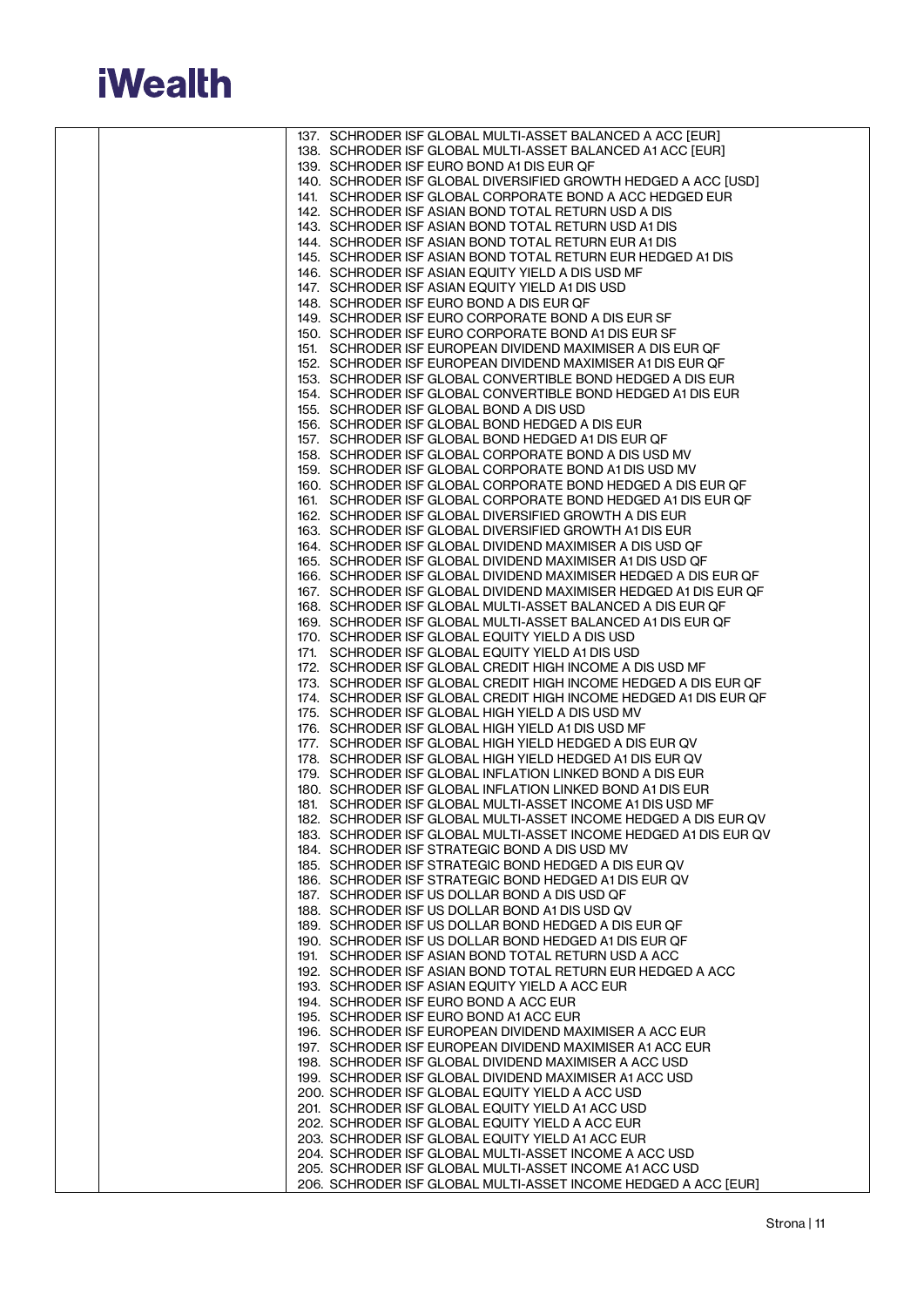

|  | 207. SCHRODER ISF GLOBAL MULTI-ASSET INCOME HEDGED A1 ACC EUR                                                  |
|--|----------------------------------------------------------------------------------------------------------------|
|  | 208. SCHRODER ISF EMERGING MARKET BOND A ACC USD                                                               |
|  | 209. SCHRODER ISF EMERGING MARKET BOND A1 ACC USD                                                              |
|  | 210. SCHRODER ISF EMERGING MARKET BOND HEDGED A ACC EUR                                                        |
|  | 211. SCHRODER ISF EMERGING MARKET BOND HEDGED A1 ACC EUR                                                       |
|  | 212. SCHRODER ISF EMERGING MARKETS HARD CURRENCY A ACC USD                                                     |
|  | 213. SCHRODER ISF EMERGING MARKETS HARD CURRENCY A1 ACC USD                                                    |
|  | 214. SCHRODER ISF EMERGING MARKETS HARD CURRENCY HEDGED A ACC EUR                                              |
|  | 215. SCHRODER ISF EMERGING MARKETS HARD CURRENCY HEDGED A1 ACC EUR                                             |
|  | 216. SCHRODER ISF EURO LIQUIDITY A ACC EUR                                                                     |
|  | 217. SCHRODER ISF EURO LIQUIDITY A1 ACC EUR<br>218. SCHRODER ISF SUSTAINABLE EUROPEAN MARKET NEUTRAL A ACC EUR |
|  | 219. SCHRODER ISF SUSTAINABLE EUROPEAN MARKET NEUTRAL A1 ACC EUR                                               |
|  | 220. SCHRODER ISF GLOBAL CREDIT HIGH INCOME PLN A1 ACC PLN HEDGED                                              |
|  | 221. SCHRODER ISF EURO EQUITY A1 ACC PLN HEDGED                                                                |
|  | 222. SCHRODER ISF ASIAN OPPORTUNITIES A1 ACC PLN HEDGED                                                        |
|  | 223. SCHRODER ISF JAPANESE EQUITY A ACC EUR HEDGED                                                             |
|  | 224. SCHRODER ISF JAPANESE EQUITY A1 ACC EUR HADGED                                                            |
|  | 225. SCHRODER ISF JAPANESE EQUITY A ACC USD HEDGED                                                             |
|  | 226. SCHRODER ISF JAPANESE EQUITY A1 ACC USD HEDGED                                                            |
|  | 227. SCHRODER ISF JAPANESE EQUITY A1 ACC USD                                                                   |
|  | 228. SCHRODER ISF JAPANESE OPPORTUNITIES A ACC USD                                                             |
|  | 229. SCHRODER ISF JAPANESE SMALLER COMPANIES A1 ACC EUR                                                        |
|  | 230. SCHRODER ISF JAPANESE SMALLER COMPANIES A1 ACC USD                                                        |
|  | 231. SCHRODER ISF FRONTIER MARKETS EQUITY A1 ACC PLN HEDGED                                                    |
|  | 232. SCHRODER ISF EMERGING MARKET BOND A1 DIS USD QV                                                           |
|  | 233. SCHRODER ISF EMERGING MARKETS HARD CURRENCY A1 DIS USD QV                                                 |
|  | 234. SCHRODER ISF GLOBAL MULTI-ASSET INCOME A DIS USD MF                                                       |
|  | 235. SCHRODER ISF ITALIAN EQUITY A1 ACC EUR                                                                    |
|  | 236. SCHRODER ISF GLOBAL DIVIDEND MAXIMISER PLN HEDGED A1 DIS QF                                               |
|  | 237. SCHRODER ISF EURO SHORT TERM BOND A ACC EUR                                                               |
|  | 238. SCHRODER ISF EURO CORPORATE BOND A ACC USD HEDGED                                                         |
|  | 239. SCHRODER ISF GLOBAL BOND A1 ACC USD                                                                       |
|  | 240. SCHRODER ISF GLOBAL BOND A1 ACC EUR HEDGED                                                                |
|  | 241. SCHRODER ISF GLOBAL DIVIDEND MAXIMISER A ACC EUR HEDGED                                                   |
|  | 242. SCHRODER ISF JAPANESE OPPORTUNITIES A1 ACC USD HEDGED                                                     |
|  | 243. SCHRODER ISF JAPANESE OPPORTUNITIES A1 ACC EUR HEDGED                                                     |
|  | 244. SCHRODER ISF INDIAN OPPORTUNITIES A ACC USD<br>245. SCHRODER ISF SHORT DURATION DYNAMIC BOND A DIS EUR QF |
|  | 246. SCHRODER ISF SHORT DURATION DYNAMIC BOND HEDGED A ACC USD                                                 |
|  | 247. SCHRODER ISF SHORT DURATION DYNAMIC BOND A ACC EUR                                                        |
|  | 248. SCHRODER ISF QEP GLOBAL EMERGING MARKETS A ACC USD                                                        |
|  | 249. SCHRODER ISF QEP GLOBAL EMERGING MARKETS A ACC EUR                                                        |
|  | 250. SCHRODER ISF QEP GLOBAL EMERGING MARKETS A1 ACC USD                                                       |
|  | 251. SCHRODER ISF QEP GLOBAL ACTIVE VALUE EUR A1 ACC                                                           |
|  | 252. SCHRODER ISF EUROPEAN SUSTAINABLE VALUE EUR A1 ACC.                                                       |
|  | 253. SCHRODER ISF EUROPEAN SUSTAINABLE VALUE EUR A ACC                                                         |
|  | 254. SCHRODER ISF QEP GLOBAL ACTIVE VALUE EUR A ACC                                                            |
|  | 255. SCHRODER ISF EUROPEAN SUSTAINABLE VALUEEUR A1 DIS QF                                                      |
|  | 256. SCHRODER ISF EURO EQUITY A1 ACC USD                                                                       |
|  | 257. SCHRODER ISF GLOBAL MULTI-ASSET INCOME HEDGED A1 DIS PLN QF                                               |
|  | 258. SCHRODER ISF EURO HIGH YIELD A DIS EUR QV                                                                 |
|  | 259. SCHRODER ISF EURO HIGH YIELD A ACC EUR                                                                    |
|  | 260. SCHRODER ISF GLOBAL EMERGING MARKET OPPORTUNITIES HEDGED A1 ACC PLN                                       |
|  | 261. SCHRODER ISF GLOBAL EQUITY HEDGED A1 ACC PLN                                                              |
|  | 262. SCHRODER ISF INDIAN OPPORTUNITIES HEDGED A1 ACC PLN                                                       |
|  | 263. SCHRODER ISF EURO CREDIT CONVICTION PLN HEDGED A ACC                                                      |
|  | 264. SCHRODER ISF EUROPEAN LARGE CAP EUR A ACC                                                                 |
|  | 265. SCHRODER ISF QEP GLOBAL QUALITY EUR A ACC                                                                 |
|  | 266. SCHRODER ISF EUROPEAN LARGE CAP EUR A1 ACC                                                                |
|  | 267. SCHRODER ISF ITALIAN EQUITY EUR A ACC                                                                     |
|  | 268. SCHRODER ISF US LARGE CAP EUR A ACC                                                                       |
|  | 269. SCHRODER ISF US LARGE CAP EUR A1 ACC                                                                      |
|  | 270. SCHRODER ISF GLOBAL BOND EUR HEDGED A ACC                                                                 |
|  | 271. SCHRODER ISF GLOBAL BOND USD A ACC<br>272. SCHRODER ISF US DOLLAR LIQUIDITY USD A ACC                     |
|  | 273. SCHRODER ISF US DOLLAR LIQUIDITY USD A1 ACC                                                               |
|  | 274. SCHRODER ISF EURO GOVERNMENT BOND EUR A ACC                                                               |
|  | 275. SCHRODER ISF ASIAN LOCAL CURRENCY BOND USD A ACC                                                          |
|  | 276. SCHRODER ISF ASIAN LOCAL CURRENCY BOND USD A1 ACC                                                         |
|  |                                                                                                                |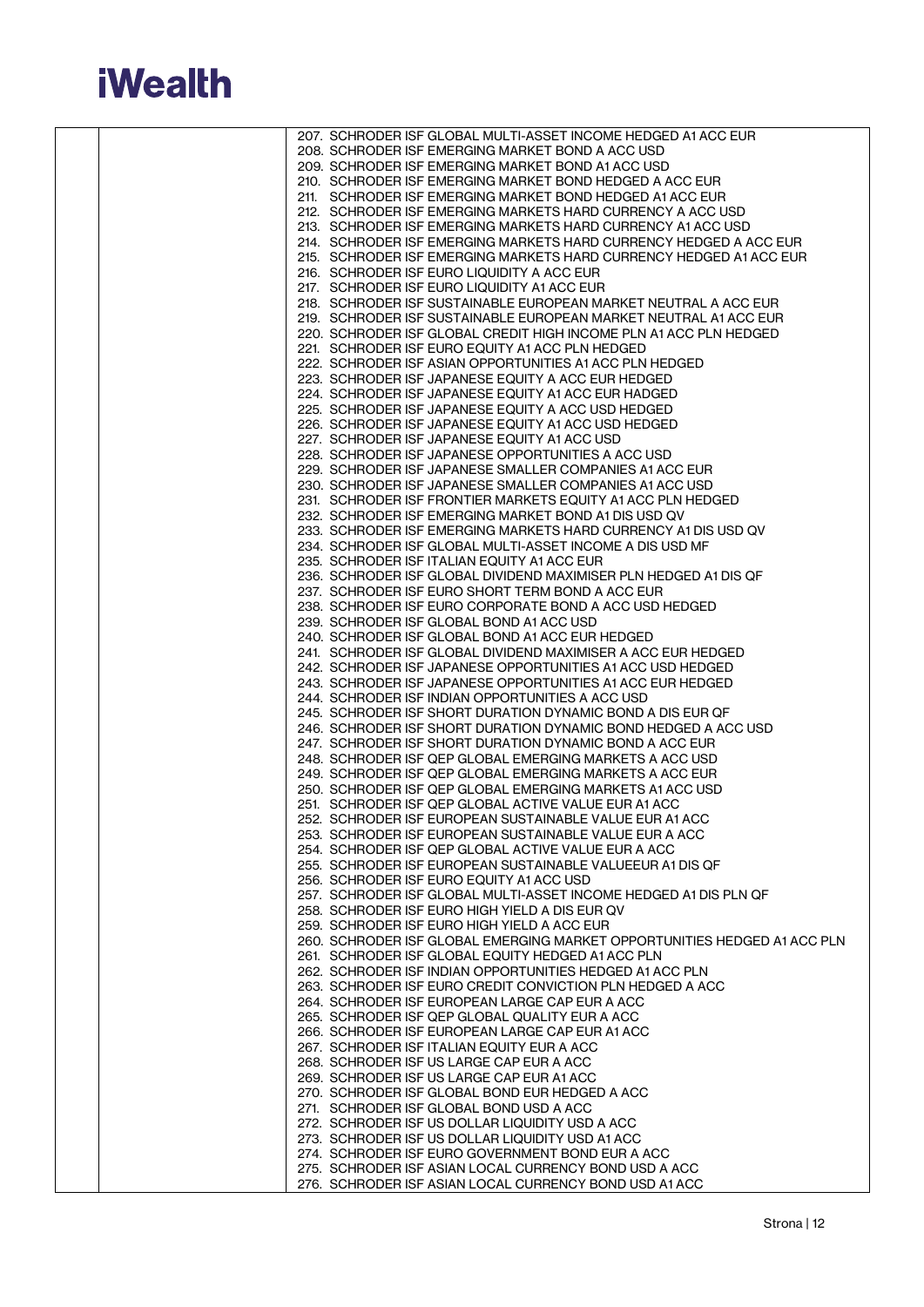

|  | 277. SCHRODER ISF ASIAN LOCAL CURRENCY BOND EUR A ACC                  |
|--|------------------------------------------------------------------------|
|  | 278. SCHRODER ISF EMERGING MARKETS EUR HEDGED A ACC                    |
|  |                                                                        |
|  | 279. SCHRODER ISF EURO CREDIT CONVICTION EUR A ACC                     |
|  | 280. SCHRODER ISF EUROPEAN ALPHA ABSOLUTE RETURN EUR A ACC             |
|  | 281. SCHRODER ISF EUROPEAN ALPHA ABSOLUTE RETURN USD HEDGED A ACC      |
|  |                                                                        |
|  | 282. SCHRODER ISF EUROPEAN SUSTAINABLE VALUE USD HEDGED A1 ACC         |
|  | 283. SCHRODER ISF EUROPEAN SMALLER COMPANIES USD HEDGED A ACC          |
|  |                                                                        |
|  | 284. SCHRODER ISF SUSTAINABLE EUROPEAN MARKET NEUTRAL HEDGED A ACC USD |
|  | 285. SCHRODER ISF GLOBAL BOND USD HEDGED A ACC                         |
|  | 286. SCHRODER ISF GLOBAL EMERGING MARKETS SMALLER COMPANIES USD A ACC  |
|  |                                                                        |
|  | 287. SCHRODER ISF GLOBAL EQUITY USD A ACC                              |
|  | 288. SCHRODER ISF GLOBAL EQUITY USD A1 ACC                             |
|  |                                                                        |
|  | 289. SCHRODER ISF GLOBAL RECOVERY USD A ACC                            |
|  | 290. SCHRODER ISF JAPANESE OPPORTUNITIES USD HEDGED A ACC              |
|  |                                                                        |
|  | 291. SCHRODER ISF QEP GLOBAL QUALITY USD A ACC                         |
|  | 292. SCHRODER ISF QEP GLOBAL QUALITY EUR A1 ACC                        |
|  | 293. SCHRODER ISF QEP GLOBAL QUALITY USD A1 ACC                        |
|  |                                                                        |
|  | 294. SCHRODER ISF UK EQUITY EUR HEDGED A ACC                           |
|  | 295. SCHRODER ISF UK EQUITY USD HEDGED A ACC                           |
|  |                                                                        |
|  | 296. SCHRODER ISF US DOLLAR BOND USD A ACC                             |
|  | 297. SCHRODER ISF US DOLLAR BOND EUR HEDGED A ACC                      |
|  | 298. SCHRODER ISF US SMALLER COMPANIES USD A ACC                       |
|  |                                                                        |
|  | 299. SCHRODER ISF US SMALLER COMPANIES USD A1 ACC                      |
|  | 300. SCHRODER ISF EURO EQUITY USD HEDGED A ACC                         |
|  |                                                                        |
|  | 301. SCHRODER ISF EURO SHORT TERM BOND EUR A1 ACC                      |
|  | 302. SCHRODER ISF EURO GOVERNMENT BOND EUR A1 ACC                      |
|  | 303. SCHRODER ISF EUROPEAN DIVIDEND MAXIMISER USD HEDGED A DIS MF      |
|  |                                                                        |
|  | 304. SCHRODER ISF GLOBAL GOLD PLN HEDGED A ACC                         |
|  | 305. SCHRODER ISF GLOBAL GOLD USD A DIS AV                             |
|  |                                                                        |
|  | 306. SCHRODER ISF GLOBAL GOLD USD A ACC                                |
|  | 307. SCHRODER ISF GLOBAL GOLD EUR HEDGED A ACC                         |
|  |                                                                        |
|  | 308. SCHRODER ISF GLOBAL GOLD USD A1 ACC                               |
|  | 309. SCHRODER ISF EURO CREDIT ABSOLUTE RETURN EUR A DIS QV             |
|  | 310. SCHRODER ISF EURO CREDIT ABSULUTE RETURN EUR A ACC                |
|  |                                                                        |
|  | 311. SCHRODER ISF ASIAN DIVIDEND MAXIMISER USD A DIS MF                |
|  | 312. SCHRODER ISF ASIAN DIVIDEND MAXIMISER EUR A DIS MF                |
|  |                                                                        |
|  | 313. SCHRODER ISF ASIAN DIVIDEND MAXIMISER EUR HEDGED A DIS MF         |
|  | 314. SCHRODER ISF ASIAN DIVIDEND MAXIMISER EUR HEDGED A1 DIS MF        |
|  |                                                                        |
|  | 315. SCHRODER ISF EMERGING MARKETS MULTI-ASSET USD A DIS MF            |
|  | 316. SCHRODER ISF EMERGING MARKETS MULTI-ASSET USD A1 DIS MF           |
|  | 317. SCHRODER ISF EMERGING MARKETS MULTI-ASSETEUR HEDGED A DIS OF      |
|  |                                                                        |
|  | 318. SCHRODER ISF EURO HIGH YIELD USD HEDGED A DIS QV                  |
|  | 319. SCHRODER ISF EUROPEAN SUSTAINABLE VALUE USD HEDGED A DIS MF       |
|  |                                                                        |
|  | 320. SCHRODER ISF EUROPEAN SUSTAINABLE VALUE USD HEDGED A1 DIS MF      |
|  | 321. SCHRODER ISF STRATEGIC CREDIT EUR HEDGED A DIS QF                 |
|  | 322. SCHRODER ISF STRATEGIC CREDIT USD HEDGED A DIS MF                 |
|  |                                                                        |
|  | 323. SCHRODER ISF GLOBAL CREDIT INCOME USD A DIS MF                    |
|  | 324. SCHRODER ISF EUROPEAN SUSTAINABLE VALUE EUR A DIS QF              |
|  |                                                                        |
|  | 325. SCHRODER ISF GLOBAL CREDIT INCOME EUR HEDGED A DIS QF             |
|  | 326. SCHRODER ISF GLOBAL MULTI CREDIT USD A DIS MV                     |
|  | 327. SCHRODER ISF GLOBAL MULTI CREDIT EUR HEDGED A DIS QV              |
|  |                                                                        |
|  | 328. SCHRODER ISF GLOBAL CREDIT INCOME EUR HEDGED A ACC                |
|  | 329. SCHRODER ISF GLOBAL MULTI CREDIT USD A ACC                        |
|  |                                                                        |
|  | 330. SCHRODER ISF GLOBAL MULTI CREDIT EUR HEDGED A ACC                 |
|  | 331. SCHRODER ISF EMERGING MARKETS MULTI-ASSET A ACC USD               |
|  | 332. SCHRODER ISF EMERGING MARKETS MULTI-ASSET A1 ACC USD              |
|  |                                                                        |
|  | 333. SCHRODER ISF GLOBAL CREDIT INCOME A ACC USD                       |
|  | 334. SCHRODER ISF GLOBAL MULTI CREDIT A1 ACC USD                       |
|  |                                                                        |
|  | 335. SCHRODER ISF GLOBAL MULTI CREDIT A1 ACC PLN HEDGED                |
|  | 336. SCHRODER ISF GLOBAL TARGET RETURN A ACC USD                       |
|  | 337. SCHRODER ISF GLOBAL TARGET RETURN PLN HEDGED A1 ACC               |
|  |                                                                        |
|  | 338. SCHRODER ISF EMERGING MARKETS MULTI-ASSET PLN HEDGED A1 DIS QF    |
|  | 339. SCHRODER ISF GLOBAL MULTI CREDIT A1 DIS MV USD                    |
|  |                                                                        |
|  | 340. SCHRODER ISF EMERGING MARKETS EQUITY ALPHA A ACC USD              |
|  | 341. SCHRODER ISF EUROPEAN SUSTAINABLE EQUITY A ACC EUR                |
|  | 342. SCHRODER ISF GLOBAL ENERGY TRANSITION A ACC USD                   |
|  |                                                                        |
|  | 343. SCHRODER ISF GLOBAL ENERGY TRANSITION EUR HEDGED A ACC            |
|  | 344. SCHRODER ISF SUSTAINABLE CONSERVATIVE A ACC [EUR]                 |
|  |                                                                        |
|  | 345. SCHRODER ISF SUSTAINABLE CONSERVATIVE A1 ACC [EUR]                |
|  | 346. SCHRODER ISF GLOBAL DISRUPTION A ACC USD                          |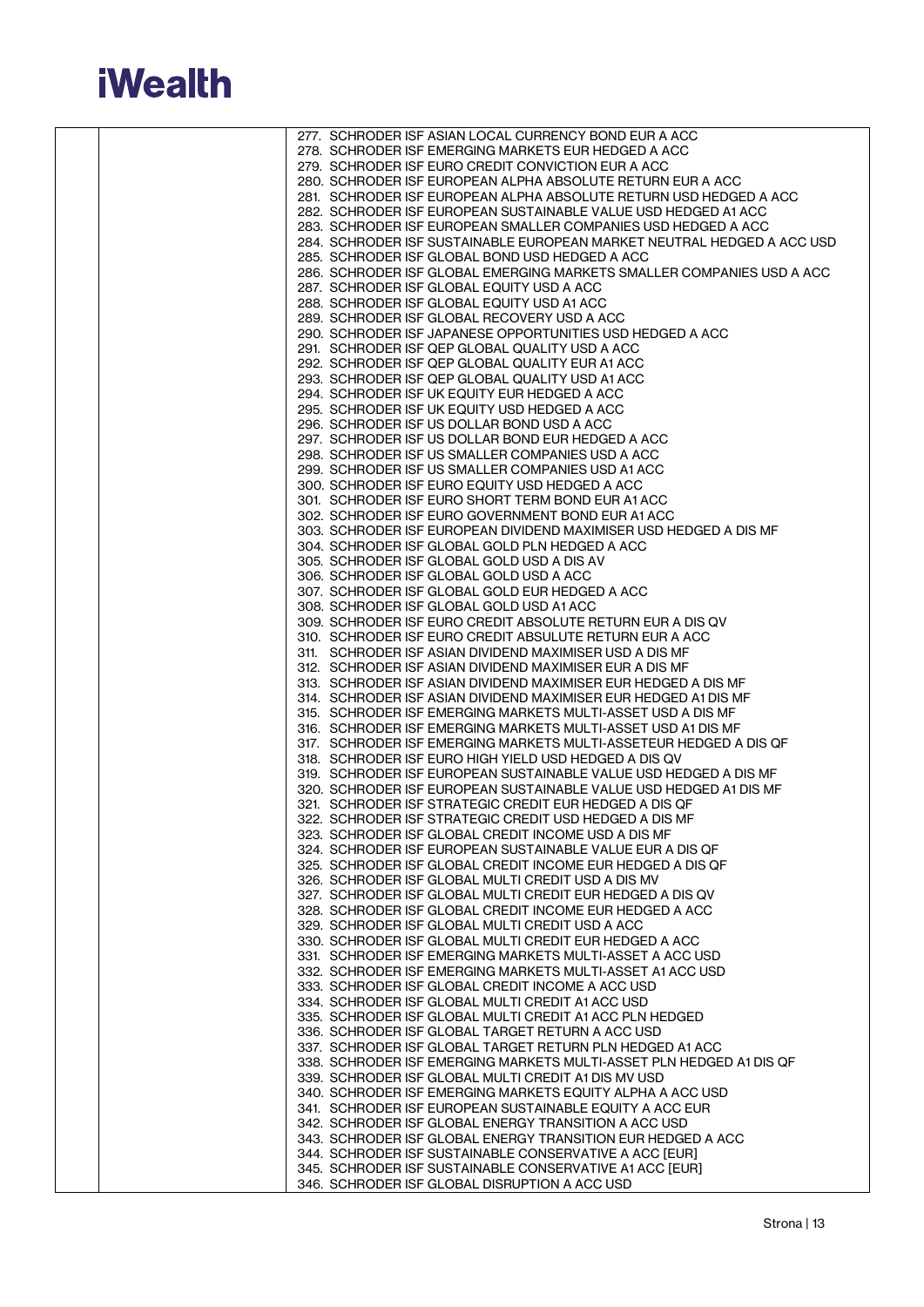

|     |                     | 347. SCHRODER ISF HEALTHCARE INNOVATION A ACC USD                           |
|-----|---------------------|-----------------------------------------------------------------------------|
|     |                     |                                                                             |
|     |                     | 348. SCHRODER ISF QEP GLOBAL ESG EX FOSSIL FUELS A ACC USD                  |
|     |                     | 349. SCHRODER ISF SECURITISED CREDIT A ACC [USD]                            |
|     |                     | 350. SCHRODER ISF SECURITISED CREDIT A1 ACC [USD]                           |
|     |                     | 351. SCHRODER ISF EUROPEAN INNOVATORS A ACC [EUR]                           |
|     |                     | 352. SCHRODER ISF QEP GLOBAL ESG A ACC USD                                  |
|     |                     | 353. SCHRODER ISF CHINA LOCAL CURRENCY BOND A ACC EUR                       |
|     |                     | 354. SCHRODER ISF ALL CHINA EQUITY A ACC USD                                |
|     |                     | 355. SCHRODER ISF ASIAN CREDIT OPPORTUNITIES A ACC USD                      |
|     |                     | 356. SCHRODER ISF ASIAN CREDIT OPPORTUNITIES EUR HEDGED A ACC EUR           |
|     |                     | 357. SCHRODER ISF CHINA A A ACC USD                                         |
|     |                     | 358. SCHRODER ISF EURO CREDIT CONVICTION A DIS EUR                          |
|     |                     | 359. SCHRODER ISF GLOBAL SUSTAINABLE CONVERTIBLE BOND A ACC EUR             |
|     |                     | 360. SCHRODER ISF SUSTAINABLE EURO CREDIT A ACC EUR                         |
|     |                     | 361. SCHRODER ISF SUSTAINABLE EURO CREDIT A1 ACC EUR                        |
|     |                     | 362. SCHRODER ISF SUSTAINABLE FUTURE TRENDS A ACC EUR                       |
|     |                     | 363. SCHRODER ISF SUSTAINABLE FUTURE TRENDS A1 ACC EUR                      |
|     |                     | 364. SCHRODER ISF SUSTAINABLE MULTI-ASSET INCOME A ACC EUR                  |
|     |                     | 365. SCHRODER ISF SUSTAINABLE MULTI-ASSET INCOME A DIS EUR                  |
|     |                     | 366. SCHRODER ISF SUSTAINABLE MULTI-ASSET INCOME AV A1 DIS EUR              |
|     |                     | 367. SCHRODER ISF SUSTAINABLE MULTI-ASSET INCOME QV A1 DIS EUR              |
|     |                     | 368. SCHRODER ISF SUSTAINABLE MULTI-ASSET INCOME USD HEDGED A ACC USD       |
|     |                     | 369. SCHRODER ISF SUSTAINABLE MULTI-ASSET INCOME USD HEDGED A DIS USD       |
|     |                     | 370. SCHRODER ISF CHANGING LIFESTYLES A ACC USD                             |
|     |                     |                                                                             |
|     |                     | 371. SCHRODER ISF GLOBAL CREDIT INCOME A DIS QF PLN HEDGED                  |
|     |                     | 372. SCHRODER ISF HEALTHCARE INNOVATION A1 ACC PLN HEDGED                   |
|     |                     | 373. SCHRODER ISF GLOBAL ENERGY TRANSITION A1 ACC PLN HEDGED                |
|     |                     | 374. SCHRODER ISF SUSTAINABLE EURO CREDIT A ACC PLN HEDGED                  |
|     |                     | 375. SCHRODER ISF GLOBAL SUSTAINABLE GROWTH A1 ACC PLN HEDGED               |
|     |                     | 376. SCHRODER ISF GLOBAL ENERGY TRANSITION A1 ACC USD                       |
|     |                     | 377. SCHRODER ISF HEALTHCARE INNOVATION A ACC EUR HEDGED                    |
|     |                     | 378. SCHRODER ISF COMMODITY A ACC USD                                       |
|     |                     | 379. SCHRODER ISF COMMODITY A1 ACC USD                                      |
|     |                     | 380. SCHRODER ISF COMMODITY PLN HEDGED A ACC PLN                            |
|     |                     | 381. SCHRODER ISF GLOBAL TARGET RETURN EUR HEDGED A ACC EUR                 |
|     |                     |                                                                             |
|     |                     | 382. SCHRODER ISF FRONTIER MARKETS EQUITY A ACC EUR                         |
|     |                     | 383. SCHRODER ISF FRONTIER MARKETS EQUITY A1 ACC EUR                        |
|     |                     | 384. SCHRODER SSF FIXED MATURITY BOND VI A DIS USD                          |
| 12. | <b>Skarbiec TFI</b> | 1. SKARBIEC Fundusz Inwestycyjn Otwartym z wydzielonymi subfunduszami:      |
|     |                     |                                                                             |
|     |                     | a. Subfundusz SKARBIEC - KONSERWATYWNY; kat. A, B                           |
|     |                     | b. Subfundusz SKARBIEC - OBLIGACJA; ; kat. A, B                             |
|     |                     | c. Subfundusz SKARBIEC - DŁUŻNY UNIWERSALNY; kat. A, B                      |
|     |                     | d. Subfundusz SKARBIEC - OBLIGACJI WYSOKIEGO DOCHODU; kat. A, B             |
|     |                     | e. Subfundusz SKARBIEC - KONSERWATYWNY PLUS; kat. A, B                      |
|     |                     | f. Subfundusz SKARBIEC - III FILAR; kat. A                                  |
|     |                     |                                                                             |
|     |                     | g. Subfundusz SKARBIEC - WAGA; kat. A                                       |
|     |                     | h. Subfundusz SKARBIEC - AKCJA; kat. A                                      |
|     |                     | i. Subfundusz SKARBIEC - MARKET OPPORTUNITIES; kat. A                       |
|     |                     | j. Subfundusz SKARBIEC-GLOBALNY MAŁYCH I ŚREDNICH SPÓŁEK; kat. A            |
|     |                     | k. Subfundusz SKARBIEC-RYNKÓW SUROWCOWYCH; kat. A                           |
|     |                     | I. Subfundusz SKARBIEC-TOP BRANDS; kat. A                                   |
|     |                     | m. Subfundusz SKARBIEC-SPÓŁEK WZROSTOWYCH; kat. A                           |
|     |                     |                                                                             |
|     |                     | n. Subfundusz SKARBIEC-MAŁYCH I ŚREDNICH SPÓŁEK; kat. A                     |
|     |                     | o. Subfundusz SKARBIEC-MARKET NEUTRAL; kat. A                               |
|     |                     | p. Subfundusz SKARBIEC-VALUE; kat. A                                        |
|     |                     |                                                                             |
|     |                     | 2. SKARBIEC-TOP Funduszy Stabilnych Specjalistyczny Fundusz Inwestycyjny    |
|     |                     | Otwarty                                                                     |
|     |                     | 3. SKARBIEC-TOP Funduszy Akcji Specjalistyczny Fundusz Inwestycyjny Otwarty |
|     |                     | 4. SKARBIEC- Global Funds Specjalistyczny Fundusz Inwestycyjny Otwarty      |
|     |                     |                                                                             |
|     |                     | a. Subfundusz Skarbiec - Emerging Markets Opportunities; kat. A             |
|     |                     | b. Subfundusz Skarbiec - Global High Yield Bond; kat. A                     |
|     | <b>UNIQA TFI</b>    | UNIQA Fundusze Inwestycyjne Otwarte<br>1.                                   |
|     |                     | a. UNIQA Akcji                                                              |
|     |                     | b. UNIQA Selektywny Akcji Polskich<br>c. UNIQA Selective Equity             |